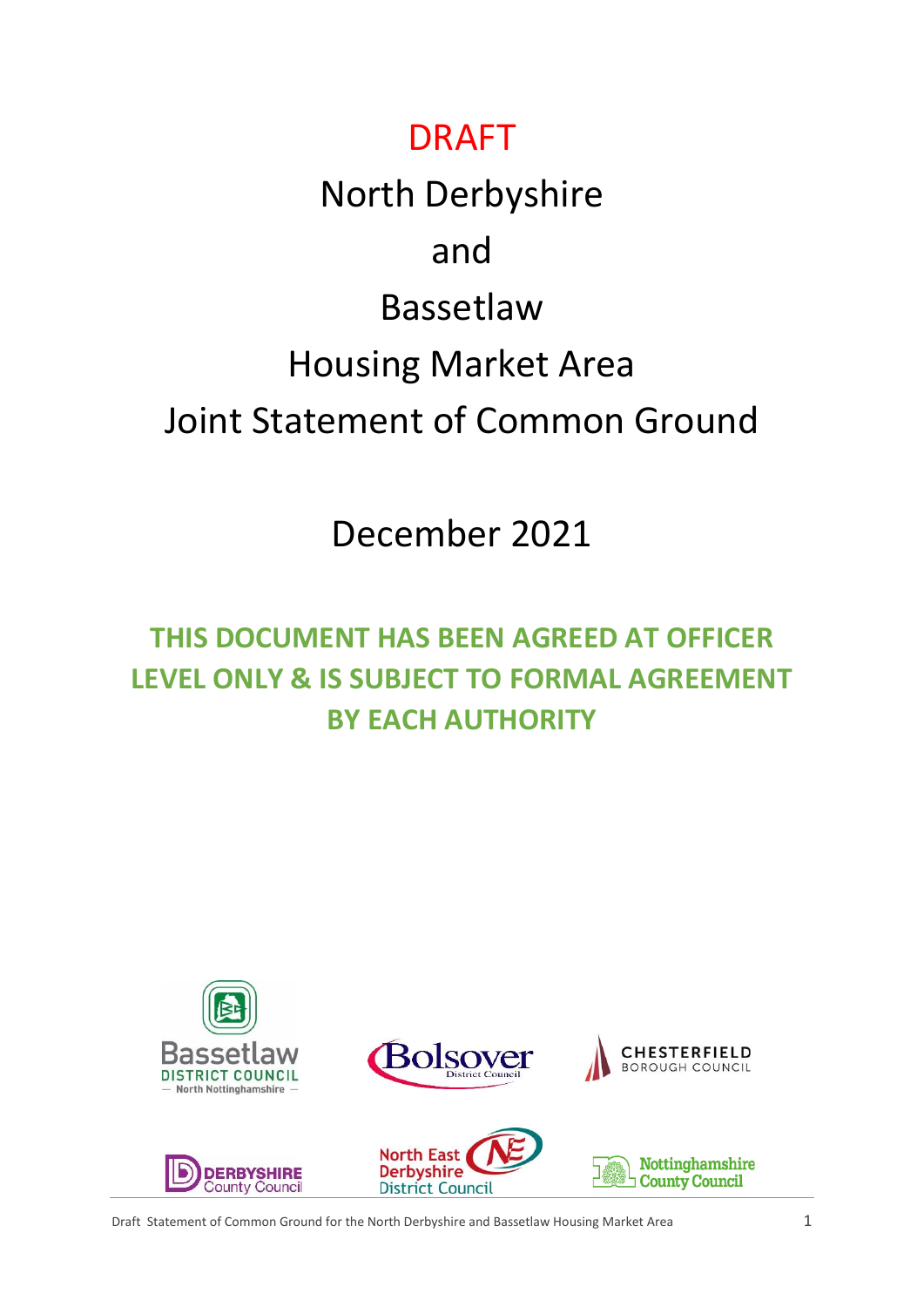### **Statement of Common Ground**

### **North Derbyshire and Bassetlaw HMA**

### **December 2021**

#### **1. Purpose of the Statement of Common Ground**

- 1.1 The Purpose of this Statement of Common Ground is to set out the agreed arrangements for co-operation and liaison on local plan work in the North East Derbyshire and Bassetlaw Housing Market Area.
- 1.2 This Statement of Common Ground provides a framework for identifying and agreeing strategic matters and cross boundary issues, and for resolving these. It is intended to be a living document, with Table 2 setting out current identified strategic matters and cross boundary issues, and how the authorities have worked together to achieve identifiable outcomes.
- 1.3 This Statement of Common Ground supersedes the previous Statement of Common Ground May 2018.

#### **2. Introduction**

- 2.1 This Statement of Common Ground provides a framework for delivery of the Duty to Co-operate duties and obligations arising from Section 110 of the Localism Act 2011, and paragraph 35 of the current National Planning Policy Framework 2021 (NPPF); in particular that authorities should engage constructively, actively and on an on-going basis on matters such as development plans.
- 2.2 Guidance<sup>1</sup> on the form of these Statements is set out in Planning Practice Guidance (set out in the box below). This statement has been prepared with the proposed approach in mind.

#### **How should a Statement of Common Ground be developed?**

The National Planning Policy Framework sets out that strategic policy-making authorities should produce, maintain, and update one or more statement(s) of

**.** 

<sup>1</sup> <https://www.gov.uk/guidance/plan-making>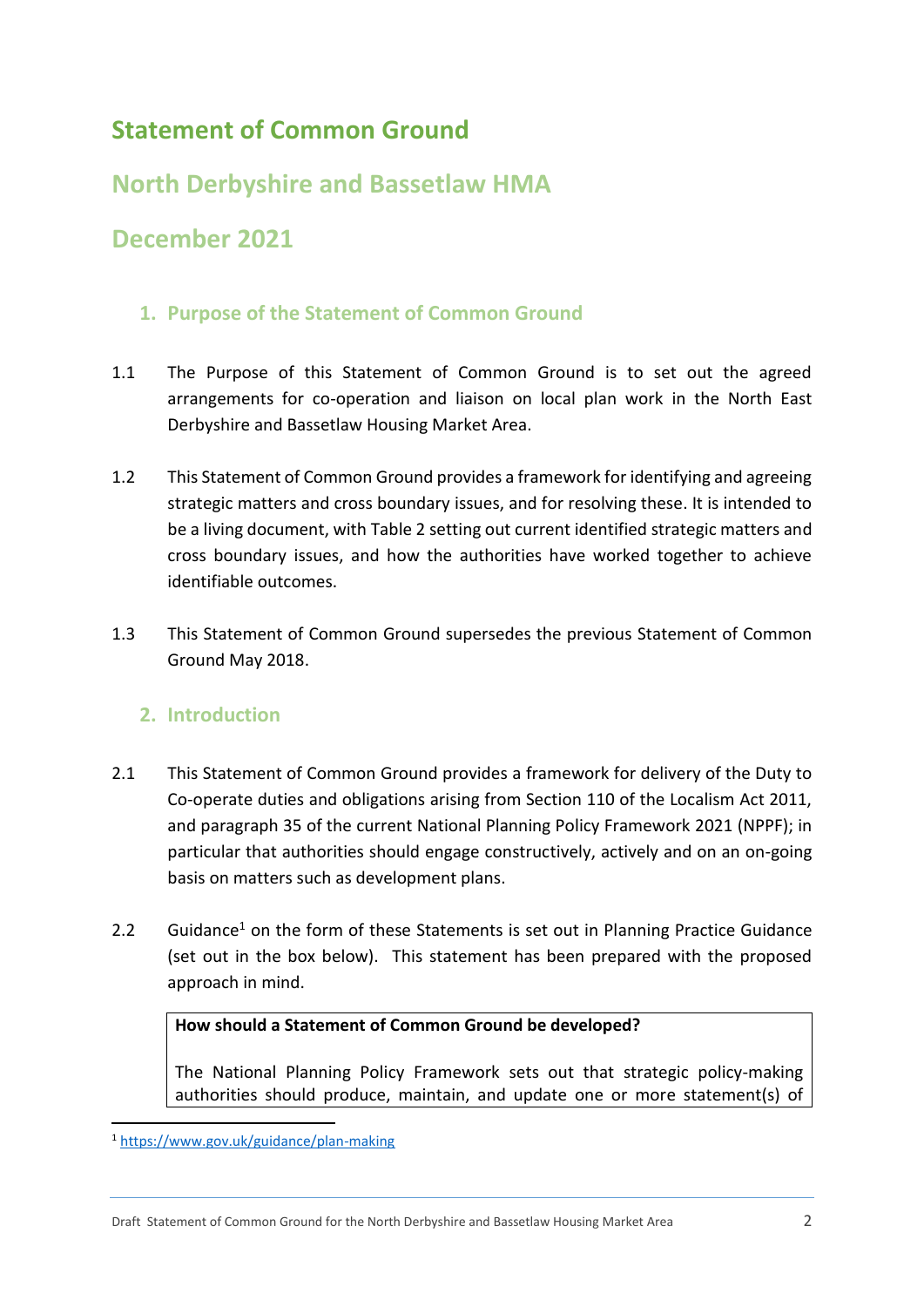common ground, throughout the plan-making process. Local planning authorities are also bound by the statutory duty to cooperate.

A statement should contain the following sections:

a. a short written description and map showing the location and administrative areas covered by the statement, and a brief justification for these area(s);

b. the key strategic matters being addressed by the statement, for example meeting the housing need for the area, air quality etc.;

c. the plan-making authorities responsible for joint working detailed in the statement, and list of any additional signatories (including cross-referencing the matters to which each is a signatory);

d. governance arrangements for the cooperation process, including how the statement will be maintained and kept up to date;

e. if applicable, the housing requirements in any adopted and (if known) emerging strategic policies relevant to housing within the area covered by the statement;

f. distribution of needs in the area as agreed through the plan-making process, or the process for agreeing the distribution of need (including unmet need) across the area;

g. a record of where agreements have (or have not) been reached on key strategic matters, including the process for reaching agreements on these; and

h. any additional strategic matters to be addressed by the statement which have not already been addressed, including a brief description how the statement relates to any other statement of common ground covering all or part of the same area.

The statement is expected to be proportionate to the matters being addressed and not used to document every occasion that strategic plan-making authorities meet, consult with each other, or contact prescribed bodies under the duty to co-operate.

#### **Area of this Statement of Common Ground**

2.3 Paragraph 17 of the NPPF states strategic policies can be produced in different ways, depending on the issues and opportunities facing each area. They can be contained in: a) joint or individual local plans, produced by authorities working together or independently (and which may also contain non-strategic policies); and/or b) a spatial development strategy produced by an elected Mayor or combined authority,

where plan-making powers have been conferred.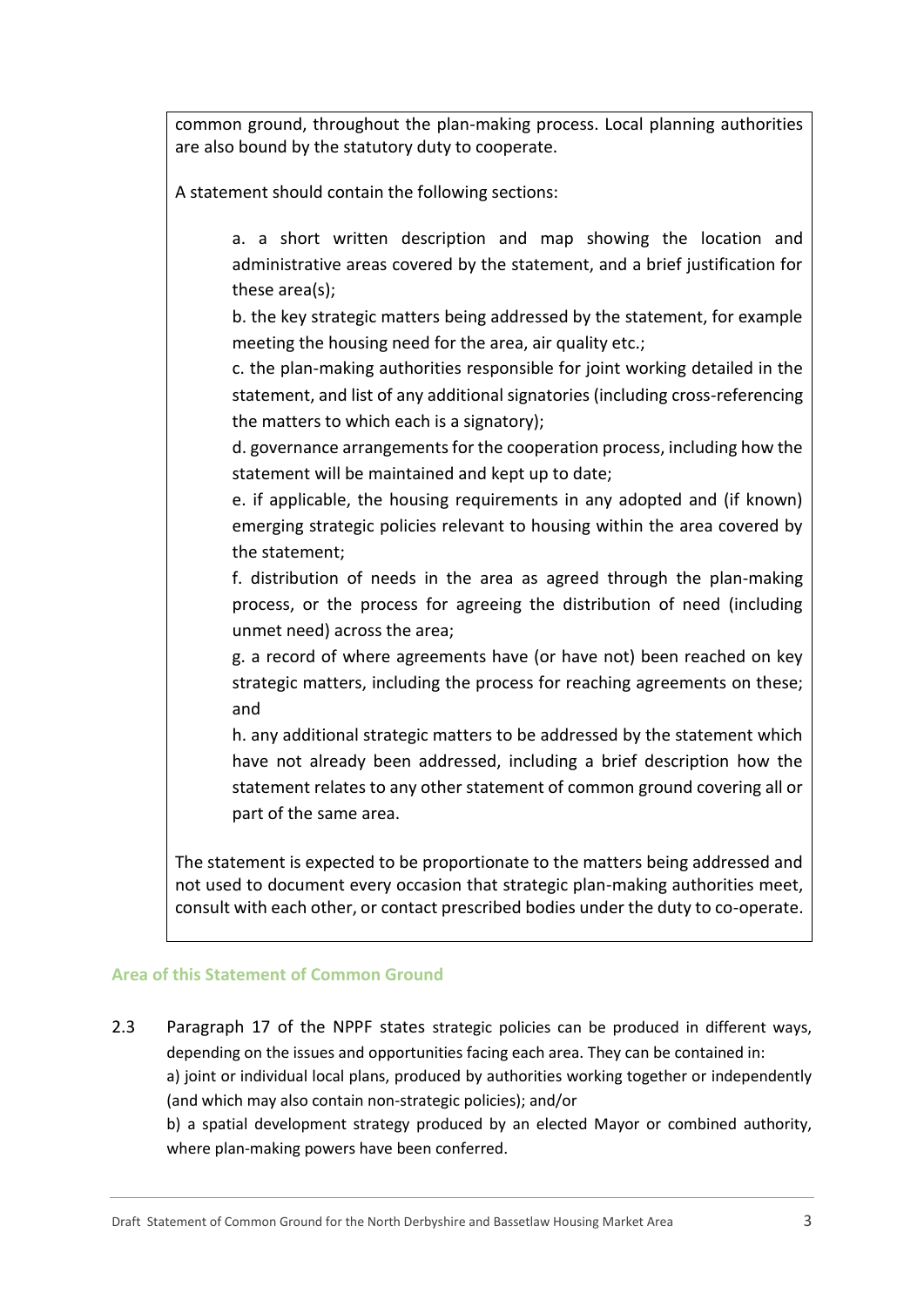- 2.4 Each local authority has opted to produce a Local Plan independently rather than jointly. Strategic policy issues have been addressed collaboratively and this Statement identifies areas of agreement between the HMA authorities.
- 2.5 The statement has been prepared on the basis of the existing North Derbyshire and Bassetlaw HMA. This consists of the district/borough Local Planning Authorities of:
	- Bassetlaw District Council;
	- Bolsover District Council;
	- Chesterfield Borough Council;
	- North East Derbyshire District Council; and
	- The two county authorities of Derbyshire and Nottinghamshire.
- 2.6 The HMA authorities are members of the D2N2 Local Enterprise Partnership which covers Derby, Derbyshire, Nottingham and Nottinghamshire. The HMA authorities are non-constituent members of the South Yorkshire Mayoral Combined Authority (MCA).

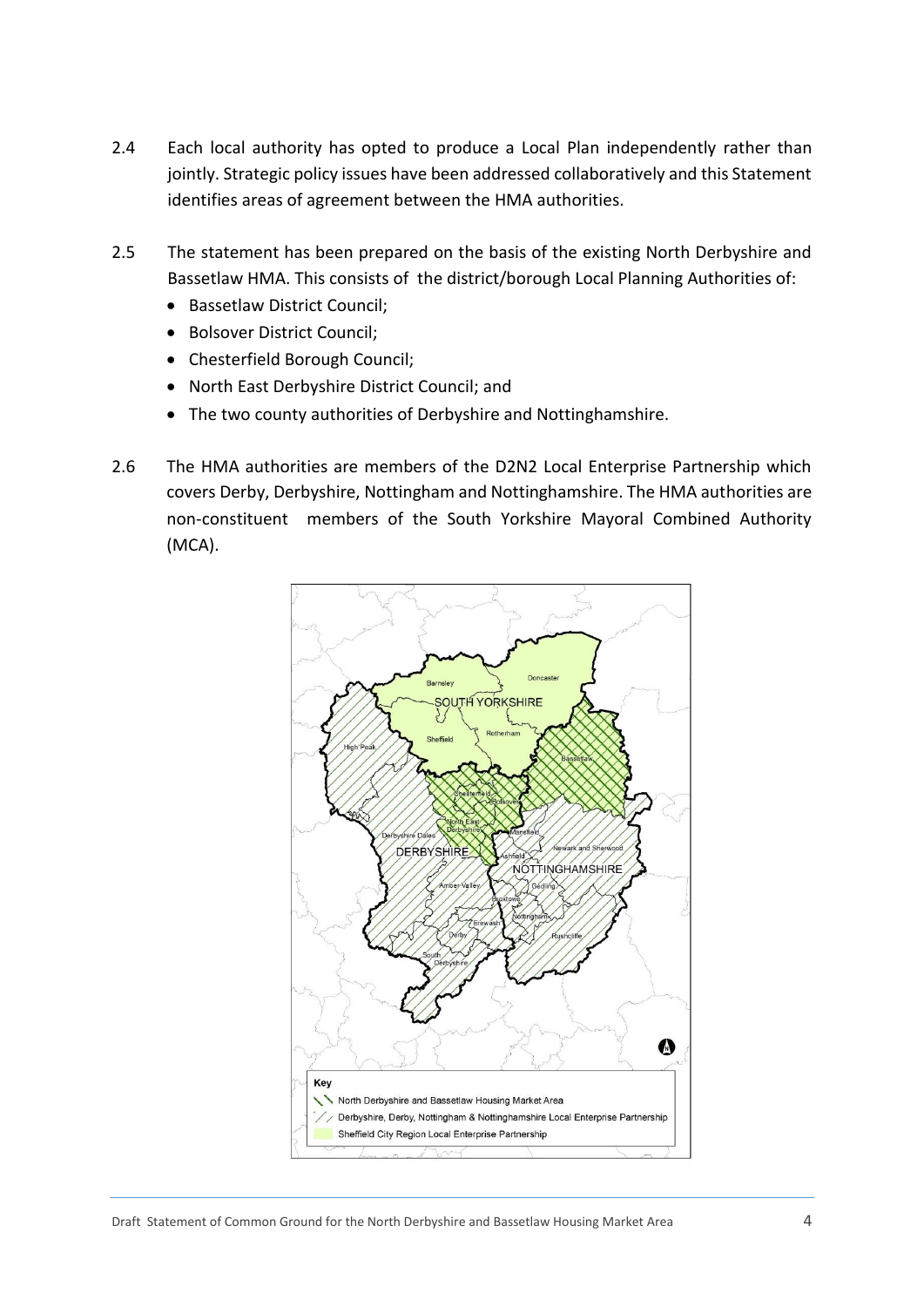#### **3. Strategic Planning**

- 3.1 Often within planning documents, the terms: 'strategic matters', 'strategic priorities' and strategic issues' seem to be used almost interchangeably. The authorities in the Housing Market Area meet at least quarterly to discuss cross boundary, shared issues and strategic matters. However, as the Duty to Co-operate relates only to strategic matters, this section of the Statement sets out how these terms are defined.
- 3.2 Strategic priorities are set out at paragraphs 20-21 of the NPPF, and are the priorities that need to be addressed in a Local Plan. They are the most important priorities for a Council, but what these are can vary from council to council. In contrast, a strategic matter is one that has or would have a significant impact on at least two authorities, and needs to be dealt with through the Duty to Co-operate.
- 3.3 This means that not all strategic priorities are defined as strategic matters. Nor are all cross boundary issues strategic matters.
- 3.4 All of the district/borough Councils in the Housing Market Area are at different stages of plan preparation. This Statement of Common Ground identifies current strategic matters and cross boundary issues. The distinction between these two is that a strategic matter is one which would have a significant impact on at least two local authority areas. A cross boundary issue is one where the authorities have worked together to address a shared issue. This approach helps to fulfil the governance arrangements of the sharing of information and culture of 'no surprises'.
- 3.5 The six authorities in the North Derbyshire and Bassetlaw Housing Market Area have a long history of meeting regularly to discuss issues of common interest; good practice; and shared evidence bases. Meetings between the authorities date back to 2011, although the original Memorandum of Understanding between the authorities was not signed until 2013.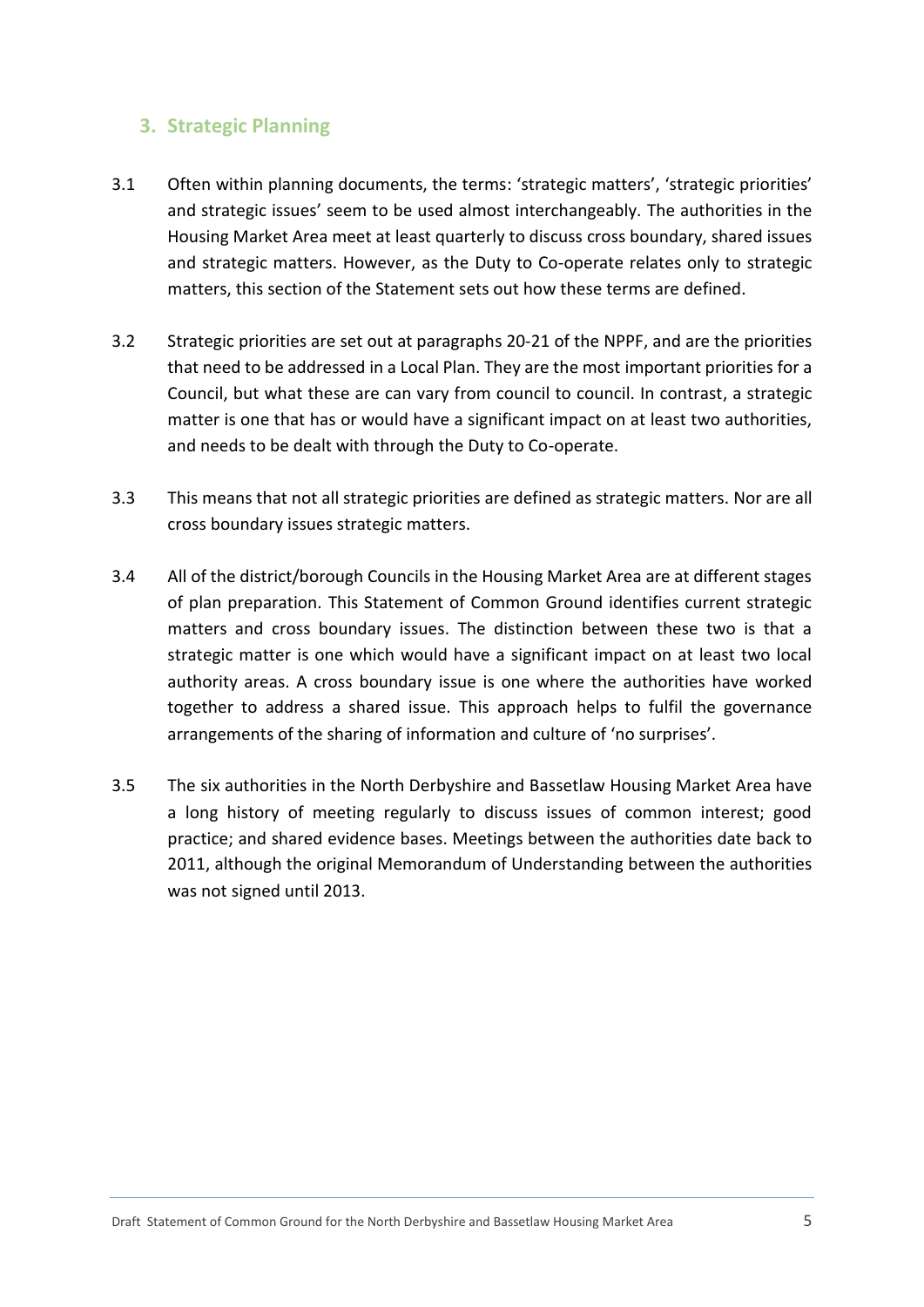#### **4. Governance Arrangements**

- 4.1 The Primary Authorities (all of those signatures to the agreement) agree to adopt the principles of open communication, the sharing of information, and a culture of "no surprises":
	- Each party will endeavour to keep the others well informed on both an informal (e.g. by telephone or email) and formal basis (e.g. letter or formal meeting) of matters arising which are likely to have significant cross-boundary implications.
	- The parties commit to the sharing of relevant information including background studies on strategic planning matters at no cost to the other parties.
	- The parties will meet on a regular basis at an operational level to ensure that all are informed of planning policy issues and that relevant information is shared between them. These liaison meetings will normally take place at a programmed meeting; to take place at no less than quarterly intervals, supplemented where necessary by more frequent meetings if determined by a majority of parties to be necessary. Meetings will rotate between partners and the hosting authority will issue the agenda, chair the meeting and provide notes of the meeting. Future responsibility for updating this Statement of Common Ground will rest with the hosting authority for that year.
	- Notes of the meetings will be retained by all parties as evidence of work undertaken in support of the Duty to Co-operate.
	- The authorities will work together to achieve the identified outcomes in relation to strategic matters, for example housing.
- 4.2 The key mechanism for identifying and resolving strategic planning issues under the Duty to Co-operate will be the regular Local Plan Liaison meetings. This group will also be responsible for the regular reviewing and updating of the Statement of Common Ground, which will be reviewed on the following basis:
	- Annually by the end of July
	- Prior to consultation on any of the Primary Authorities draft or publication Development Plan Documents and any updates required prior to submission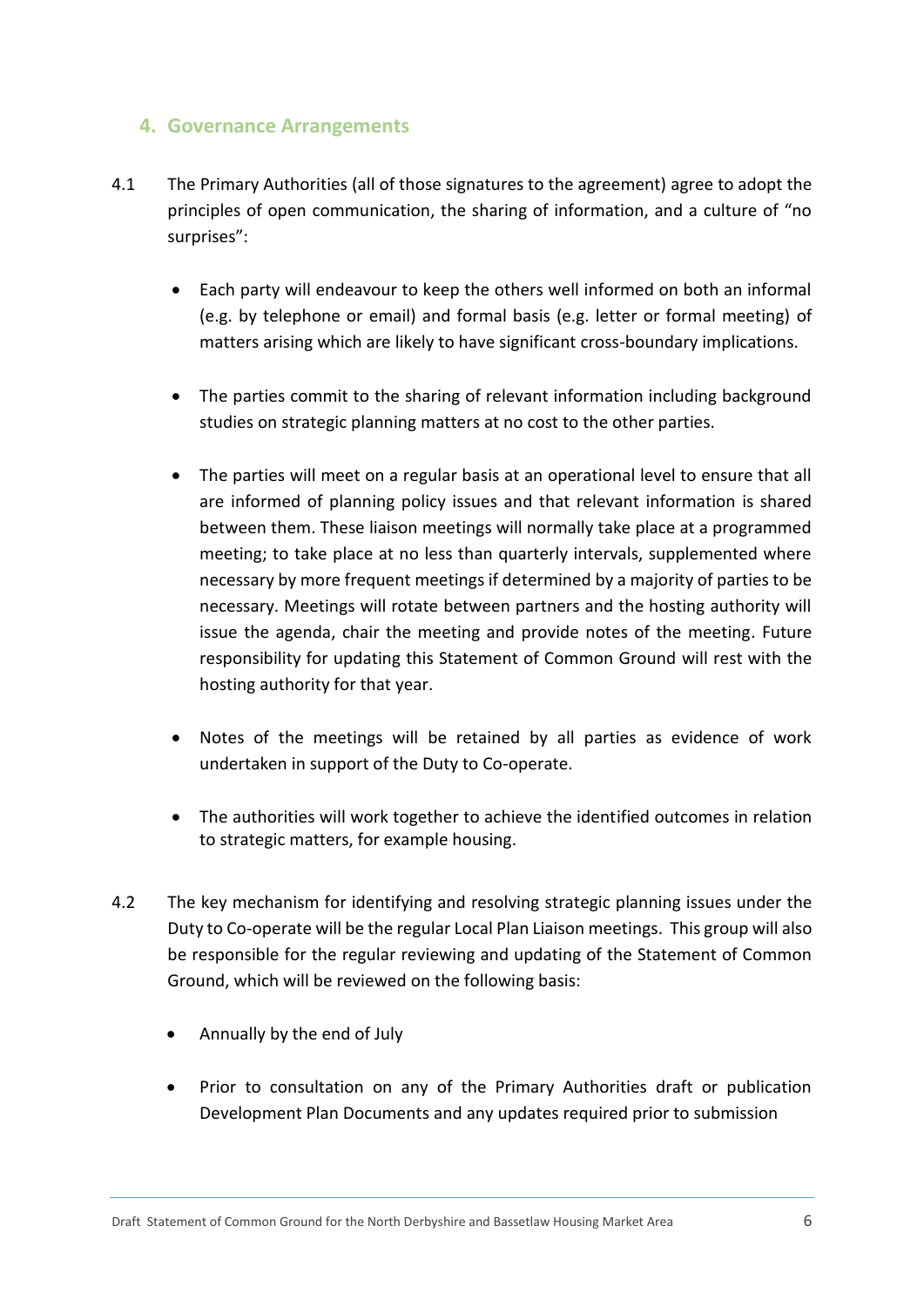- Upon any major changes to legislation or guidance (e.g. publication of a revised NPPF
- Any other occasion as agreed by the Primary Authorities

#### **5. Shared Evidence Base work**

5.1 In terms of best practice and cost savings, the authorities in the HMA have collaborated on the execution of a number of key evidence base studies that are being used to inform Local Plan preparation. This together with the authorities involved in each piece of work are set out in Table 1 below.

#### **6. Key Strategic Matters and Cross Boundary Issues**

- 6.1 Table 2 below identifies how the local authorities have worked together and the outcomes to date. It sets out both key strategic matters, which are likely to have a significant impact on at least two local authority areas, and cross boundary issues which would not have a significant impact, but where cross boundary approach has been agreed.
- 6.2 As noted above, this is a living document, and any emerging strategic matters or cross boundary issues will be added to the table as they are identified.
- 6.3 Tables 1 and 2 set out the joint work undertaken and outcomes in relation to key strategic matters and cross boundary issues across the North Derbyshire and Bassetlaw Housing Market Area. Appendix A contains the signatures of both officers and members of each authority agreeing these.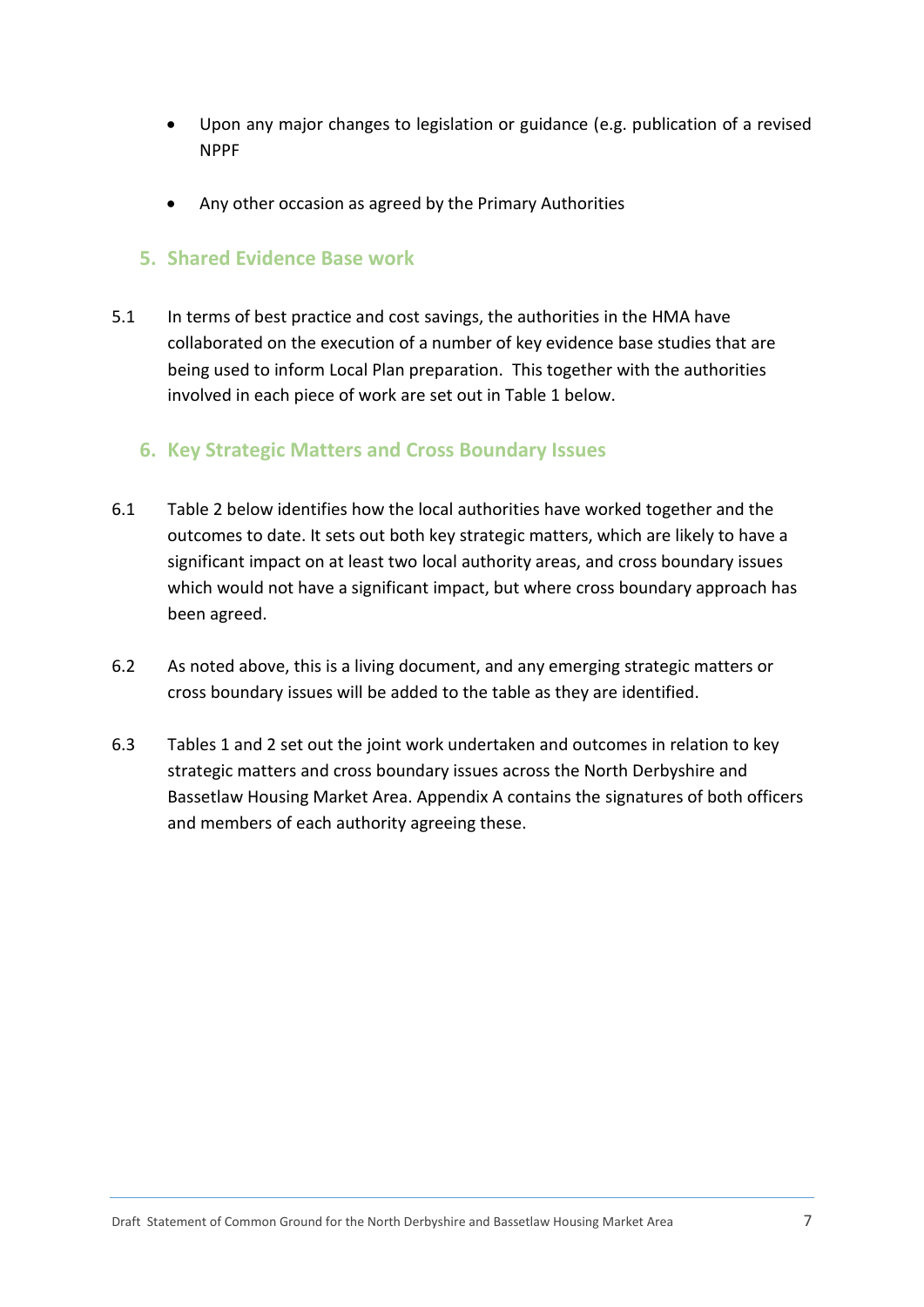## **Table 1 - Key Shared Evidence Base Studies**

| <b>Local Plan</b>   | <b>Authority</b>        |                                                             |                          |                       |                                 |                                      | <b>Shared Evidence</b>                                                                                                                                                                                                                                                                                                                                                                                                                                                              | <b>Outcome</b>                                                                                                                                                                                                                                                                                                                                                                                                                                                                                                                                                                                                                                                                                          |  |  |
|---------------------|-------------------------|-------------------------------------------------------------|--------------------------|-----------------------|---------------------------------|--------------------------------------|-------------------------------------------------------------------------------------------------------------------------------------------------------------------------------------------------------------------------------------------------------------------------------------------------------------------------------------------------------------------------------------------------------------------------------------------------------------------------------------|---------------------------------------------------------------------------------------------------------------------------------------------------------------------------------------------------------------------------------------------------------------------------------------------------------------------------------------------------------------------------------------------------------------------------------------------------------------------------------------------------------------------------------------------------------------------------------------------------------------------------------------------------------------------------------------------------------|--|--|
| <b>Strategic</b>    |                         |                                                             |                          |                       |                                 |                                      |                                                                                                                                                                                                                                                                                                                                                                                                                                                                                     |                                                                                                                                                                                                                                                                                                                                                                                                                                                                                                                                                                                                                                                                                                         |  |  |
| <b>Priorities</b>   | Borough<br>Chesterfield | Derbyshire<br>North<br>$\blacksquare$<br>മ<br>S<br>District | <b>Bolsover District</b> | Bassetlaw<br>District | Council<br>Derbyshire<br>County | County<br>Nottinghamshire<br>Council |                                                                                                                                                                                                                                                                                                                                                                                                                                                                                     |                                                                                                                                                                                                                                                                                                                                                                                                                                                                                                                                                                                                                                                                                                         |  |  |
| <b>Housing Need</b> | $\checkmark$            |                                                             | $\checkmark$             | ✓                     |                                 |                                      | Joint Strategic Housing Market Area Assessment<br>Objectively Assessed Needs update 2017.<br>The Bassetlaw Housing and Economic Needs<br>Assessment, November 2020 (HEDNA)<br>supersedes the 2017 SHMA Update for the<br>District.<br>The housing requirement element of the 2017<br>SHMA update has now been superseded by<br>national policy (NPPF). This requires local<br>planning authorities to use the Standard<br>Method to determine their minimum housing<br>requirement. | Each authority has agreed to seek to meet the identified Full Objectively Assessed<br>Housing Needs for their authority to ensure the overall Full Objectively Assessed<br>Housing Need for the Housing Market Area is met within the Housing Market Area.<br>The housing requirement promoted by the Bassetlaw Local Plan 2020-2038:<br>Publication Version Addendum exceeds Bassetlaw's objectively assessed housing<br>need as identified by the 2017 SHMA update. Bassetlaw District Council agrees to<br>fully meet the housing requirement in the District and to provide housing delivery<br>updates at each Local Plan Liaison meeting to demonstrate compliance with the<br>promoted approach. |  |  |
| <b>Housing Mix</b>  | $\checkmark$            | ✓                                                           | ✓                        | $\checkmark$          |                                 |                                      | Joint Strategic Housing Market Area Assessment<br>November 2013 and Sensitivity Report February<br>2014.<br>The Bassetlaw HEDNA (November 2020)<br>provides updated evidence on 'Housing Mix' for<br>the district. It supersedes the 2013 & 2017 Joint<br>HMA SHMA.                                                                                                                                                                                                                 | A common agreed evidence base document. Largely superseded by the 2017<br>update, but containing analysis of a range of housing issues including: the extent of<br>the Housing Market Area; an assessment of affordable housing need; the needs of<br>specific housing groups; and recommendations for housing mixes and densities.<br>Used to inform emerging Local Plans.<br>The Bassetlaw HEDNA (November 2020) has been used to inform the emerging<br>Bassetlaw Local Plan in terms of housing mix.                                                                                                                                                                                                |  |  |
| Gypsy and           | $\checkmark$            |                                                             | ✓                        | $\checkmark$          | $\checkmark$                    |                                      | Derbyshire, Peak District National Park                                                                                                                                                                                                                                                                                                                                                                                                                                             | A common agreed evidence base document for the Derbyshire authorities.                                                                                                                                                                                                                                                                                                                                                                                                                                                                                                                                                                                                                                  |  |  |
| Traveller<br>Need   |                         |                                                             |                          |                       |                                 |                                      | Authority and East Staffordshire Gypsy and<br>Traveller Accommodation Assessment 2014.                                                                                                                                                                                                                                                                                                                                                                                              | Used to inform the number of pitches needed to be delivered.<br>The Bassetlaw GTANA is the evidence base identifying the gypsy and traveller needs                                                                                                                                                                                                                                                                                                                                                                                                                                                                                                                                                      |  |  |
|                     |                         |                                                             |                          |                       |                                 |                                      | Full refresh/review was commissioned by<br>Derbyshire County Council on behalf of the                                                                                                                                                                                                                                                                                                                                                                                               | including the number of pitches required over the plan period.                                                                                                                                                                                                                                                                                                                                                                                                                                                                                                                                                                                                                                          |  |  |
|                     |                         |                                                             |                          |                       |                                 |                                      | partner authorities in November 2019.                                                                                                                                                                                                                                                                                                                                                                                                                                               | Each authority has agreed to fully meet the need for Gypsy and Travellers within                                                                                                                                                                                                                                                                                                                                                                                                                                                                                                                                                                                                                        |  |  |
|                     |                         |                                                             |                          |                       |                                 |                                      | Completion of the study by consultants has<br>been delayed due to the impact of Covid-19 but                                                                                                                                                                                                                                                                                                                                                                                        | their area.                                                                                                                                                                                                                                                                                                                                                                                                                                                                                                                                                                                                                                                                                             |  |  |

| ely Assessed    |
|-----------------|
| ly Assessed     |
|                 |
| Market Area.    |
|                 |
| $-2038:$        |
| sed housing     |
| cil agrees to   |
| sing delivery   |
| ce with the     |
|                 |
|                 |
|                 |
|                 |
|                 |
|                 |
|                 |
|                 |
| he 2017         |
| : the extent of |
| the needs of    |
| d densities.    |
|                 |
|                 |
|                 |
| emerging        |
|                 |
| rities.         |
|                 |
|                 |
|                 |
| traveller needs |
|                 |
|                 |
| llers within    |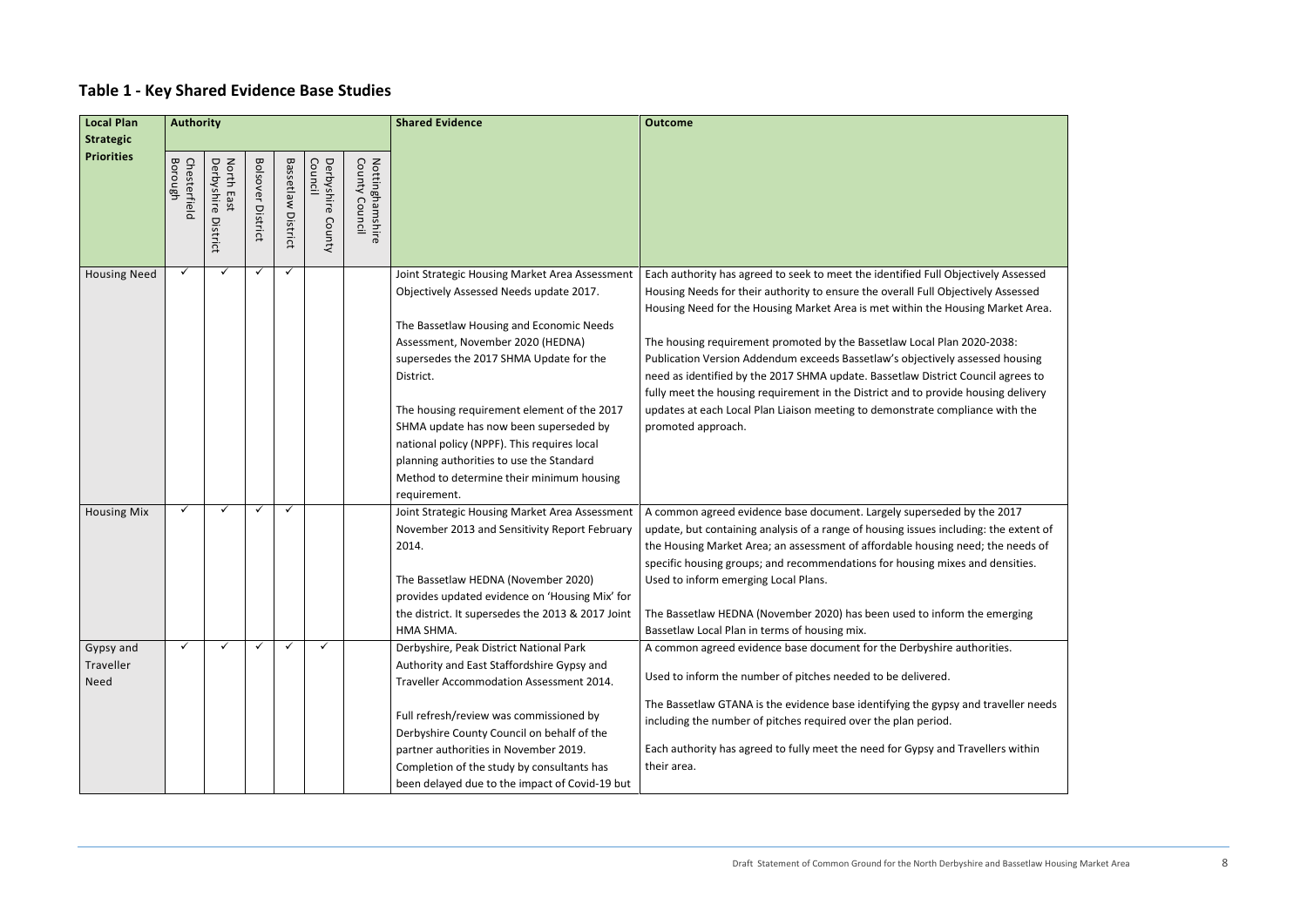| rities. The<br>cal Plans.                        |  |
|--------------------------------------------------|--|
| the Local Plan.                                  |  |
| ire area. Now<br>nd to enable<br>iled impacts of |  |
| ugh Council,<br>o develop a                      |  |
| t development<br>ire, Bolsover                   |  |
| licy approach,<br>dentifies                      |  |
| sed Local Plan<br>rt Study has not               |  |
|                                                  |  |
|                                                  |  |
|                                                  |  |

| <b>Local Plan</b><br><b>Strategic</b> | <b>Authority</b>        |                                      |                             |                    |                                 |                                   | <b>Shared Evidence</b>                                                                                                                                                                                                                                                                                                                                                                                                                                     | <b>Outcome</b>                                                                                                                                                                                                                                                                                                                                                                                                                                                                                                                                                                                                                                           |  |  |
|---------------------------------------|-------------------------|--------------------------------------|-----------------------------|--------------------|---------------------------------|-----------------------------------|------------------------------------------------------------------------------------------------------------------------------------------------------------------------------------------------------------------------------------------------------------------------------------------------------------------------------------------------------------------------------------------------------------------------------------------------------------|----------------------------------------------------------------------------------------------------------------------------------------------------------------------------------------------------------------------------------------------------------------------------------------------------------------------------------------------------------------------------------------------------------------------------------------------------------------------------------------------------------------------------------------------------------------------------------------------------------------------------------------------------------|--|--|
| <b>Priorities</b>                     | Borough<br>Chesterfield | North East<br>Derbyshire<br>District | <b>Bolsover</b><br>District | Bassetlaw District | Derbyshire<br>Council<br>County | Nottinghamshire<br>County Council |                                                                                                                                                                                                                                                                                                                                                                                                                                                            |                                                                                                                                                                                                                                                                                                                                                                                                                                                                                                                                                                                                                                                          |  |  |
|                                       |                         |                                      |                             |                    |                                 |                                   | the study is anticipated to be complete by<br>August 2021.<br>The Bassetlaw Gyspy and Traveller<br>Accommodation Needs Assessment 2019<br>provides the evidence base for the District over<br>the plan period.                                                                                                                                                                                                                                             |                                                                                                                                                                                                                                                                                                                                                                                                                                                                                                                                                                                                                                                          |  |  |
| Retail<br>Capacity                    | ✓                       | ✓                                    |                             | $\checkmark$       |                                 |                                   | Chesterfield Borough, Bolsover District and<br>North East Derbyshire Retail and Centres Study,<br>April 2018.<br>Bassetlaw Retail and Leisure Study 2017                                                                                                                                                                                                                                                                                                   | A common agreed evidence base document for the Derbyshire authorities. The<br>Study has been used to inform and refine policy and allocations in Local Plans.<br>The Bassetlaw Study has been used to inform the policy approach in the Local Plan.                                                                                                                                                                                                                                                                                                                                                                                                      |  |  |
| Transport                             | ✓                       | ✓                                    |                             | $\checkmark$       | $\checkmark$                    | $\checkmark$                      | North Derbyshire Transport Evidence Base<br>(2010-2012) together with a number of<br>transport topic papers for each authority. This<br>undertook a high level assessment of potential<br>impacts of growth patterns on the strategic and<br>local highway networks across the Chesterfield,<br>North East Derbyshire and Bolsover area<br>including potential cross boundary issues in<br>South Yorkshire. This also involved National<br>Highways input. | Assessment informed plan making progress across the North Derbyshire area. Now<br>partly dated but agreed to provide a background for each authority and to enable<br>each authority to develop further evidence to understand more detailed impacts of<br>growth plans going forward.<br>Joint working between Derbyshire County Council, Chesterfield Borough Council,<br>North East Derbyshire District Council and Bolsover District Council to develop a<br>strategy to deliver transport improvements and mitigation to support development<br>along the A61 and A617 corridors in Chesterfield, North East Derbyshire, Bolsover<br>and Bassetlaw. |  |  |
|                                       |                         |                                      |                             |                    |                                 |                                   | A61 Growth Corridor strategy - Stage1 Strategy<br>Development Summary Report (2016).<br>Bassetlaw Transport Study 2021 comprised a<br>strategic assessment of potential impacts of<br>Local Plan growth on the strategic and local<br>highway networks in Bassetlaw including<br>potential cross boundary issues in South<br>Yorkshire, Nottinghamshire, Lincolnshire and<br>the HMA.                                                                      | Bassetlaw Transport Study has been used to inform and refine the policy approach,<br>site allocations and infrastructure requirements in the Local Plan. It identifies<br>necessary transport improvements / mitigation to support the proposed Local Plan<br>growth within Bassetlaw and neighbouring areas. Bassetlaw Transport Study has not<br>identified any strategic transport issues affecting the HMA.                                                                                                                                                                                                                                          |  |  |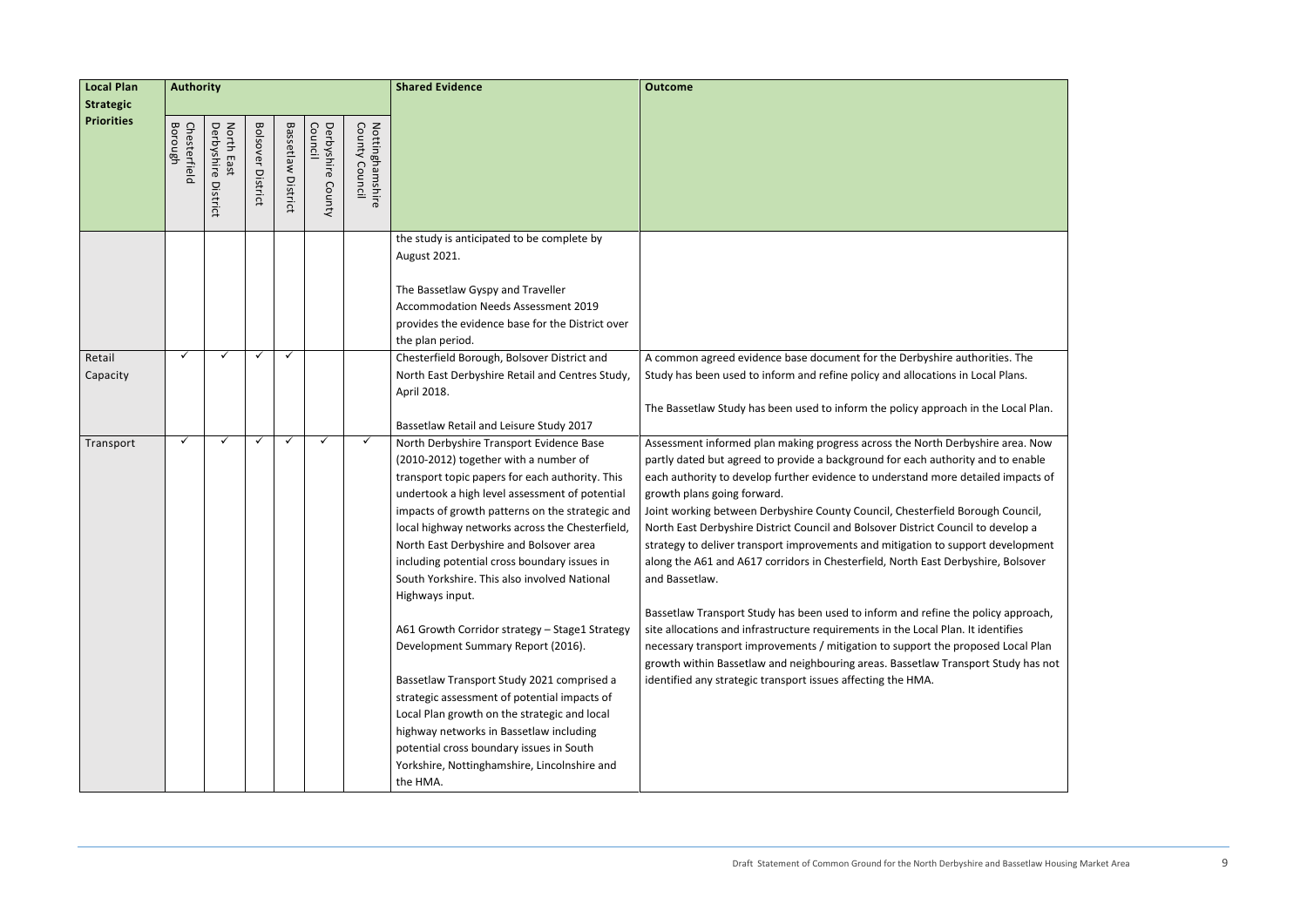| <b>Local Plan</b>          | <b>Authority</b>        |                                                              |                   | <b>Shared Evidence</b> | <b>Outcome</b>                  |                                      |                                                                                                                                                         |                                                                                                                                                                                                                                                            |
|----------------------------|-------------------------|--------------------------------------------------------------|-------------------|------------------------|---------------------------------|--------------------------------------|---------------------------------------------------------------------------------------------------------------------------------------------------------|------------------------------------------------------------------------------------------------------------------------------------------------------------------------------------------------------------------------------------------------------------|
| <b>Strategic</b>           |                         |                                                              |                   |                        |                                 |                                      |                                                                                                                                                         |                                                                                                                                                                                                                                                            |
| <b>Priorities</b>          | Borough<br>Chesterfield | Derbyshire<br>North<br>$\blacksquare$<br>മ<br>Ω.<br>District | Bolsover District | Bassetlaw<br>District  | Derbyshire<br>Council<br>County | Nottinghamshire<br>County<br>Council |                                                                                                                                                         |                                                                                                                                                                                                                                                            |
| <b>Flood Risk</b>          | $\checkmark$            |                                                              | ✓                 | ✓                      |                                 |                                      | Chesterfield, Bolsover and North East                                                                                                                   | A common agreed evidence base document for the Derbyshire authorities used to:                                                                                                                                                                             |
|                            |                         |                                                              |                   |                        |                                 |                                      | Derbyshire Strategic Flood Risk Assessment                                                                                                              | inform allocations in planning policy documents; and assess whether a further                                                                                                                                                                              |
|                            |                         |                                                              |                   |                        |                                 |                                      | (2009).                                                                                                                                                 | Water Cycle Study was required. Also used in the initial selection of sites, and to                                                                                                                                                                        |
|                            |                         |                                                              |                   |                        |                                 |                                      |                                                                                                                                                         | ensure there are no unforeseen impacts on sites in neighbouring authority areas.                                                                                                                                                                           |
|                            |                         |                                                              |                   |                        |                                 |                                      | Bassetlaw Strategic Flood Risk Assessment Level                                                                                                         |                                                                                                                                                                                                                                                            |
|                            |                         |                                                              |                   |                        |                                 |                                      | 1 (2021) and SFRA Level 2 (2021)                                                                                                                        | Bassetlaw SFRAs has not identified any strategic flooding issues affecting the HMA.                                                                                                                                                                        |
|                            |                         |                                                              |                   |                        |                                 |                                      |                                                                                                                                                         | Further work on this topic has taken place at individual authority level, mainly                                                                                                                                                                           |
|                            |                         |                                                              |                   |                        |                                 |                                      |                                                                                                                                                         | through work on infrastructure needs and through the allocation of sites.                                                                                                                                                                                  |
| <b>Water Supply</b><br>and | $\checkmark$            |                                                              | $\checkmark$      | $\checkmark$           |                                 |                                      | Water Cycle Study - Scoping and Initial Outline<br>Study for North East Derbyshire District Council,<br>Chesterfield Borough Council, Bolsover District | A common agreed evidence base document for the Derbyshire authorities. Used to<br>inform whether a full outline water cycle study was required for these 3 authorities<br>in the HMA, and develop policies to address water environment issues in emerging |
| Wastewater<br>Disposal     |                         |                                                              |                   |                        |                                 |                                      | Council, August 2010                                                                                                                                    | planning policy documents. The Bassetlaw outline water cycle study used the same<br>approach for the District.                                                                                                                                             |
|                            |                         |                                                              |                   |                        |                                 |                                      | Bassetlaw Outline Water Cycle Study 2010                                                                                                                |                                                                                                                                                                                                                                                            |
|                            |                         |                                                              |                   |                        |                                 |                                      |                                                                                                                                                         | Further work on this topic has taken place at individual authority level, mainly<br>through work on infrastructure needs.                                                                                                                                  |
| Viability                  | ✓                       |                                                              | ✓                 | ✓                      |                                 |                                      | Whole Plan Viability Studies for the Derbyshire<br>authorities (March 2018). These were<br>undertaken under a joint contract with a                     | Through the preparation of the Derbyshire study all the participant authorities have<br>agreed a common methodology and approach to viability appraisal.                                                                                                   |
|                            |                         |                                                              |                   |                        |                                 |                                      | common methodology but reported on an                                                                                                                   | All the authorities agreed to accept the findings of the Study to inform emerging                                                                                                                                                                          |
|                            |                         |                                                              |                   |                        |                                 |                                      | individual authority basis given the differing<br>policy asks.                                                                                          | planning policy documents including the setting of policy thresholds and % targets<br>for affordable housing.                                                                                                                                              |
|                            |                         |                                                              |                   |                        |                                 |                                      | Bassetlaw Whole Plan & CIL Viability                                                                                                                    | The Bassetlaw studies take a similar approach to viability appraisal to that taken for                                                                                                                                                                     |
|                            |                         |                                                              |                   |                        |                                 |                                      | Assessment, August 2021 and October 2019                                                                                                                | the rest of the HMA. The appraisal has been used to set policy thresholds and %                                                                                                                                                                            |
|                            |                         |                                                              |                   |                        |                                 |                                      | Bassetlaw Interim Whole Plan & CIL Viability<br>Assessment, August 2018                                                                                 | targets for affordable housing, and the proposed CIL rate. A CIL review is following<br>the Local Plan timetable so will be submitted to the Secretary of State at the same                                                                                |
|                            |                         |                                                              |                   |                        |                                 |                                      |                                                                                                                                                         | point in time.                                                                                                                                                                                                                                             |
| Green Belt                 | ✓                       |                                                              |                   | n/a                    |                                 |                                      | Green Belt Review Methodology across the                                                                                                                | A common methodology to underpin each authority's review of their part of the                                                                                                                                                                              |
|                            |                         |                                                              |                   |                        |                                 |                                      | Sheffield City Region (SCR) (August 2014).                                                                                                              | Green Belt within the SCR to ensure a consistent approach.                                                                                                                                                                                                 |
|                            |                         |                                                              |                   |                        |                                 |                                      |                                                                                                                                                         | Bassetlaw does not contain any areas of Green Belt land.                                                                                                                                                                                                   |

| rities used to:<br>a further |
|------------------------------|
| tes, and to                  |
| ority areas.                 |
|                              |
| ing the HMA.                 |
| l, mainly                    |
| tes.                         |
| rities. Used to              |
| 3 authorities                |
| s in emerging                |
| sed the same                 |
|                              |
| l, mainly                    |
| thorities have               |
|                              |
|                              |
| า emerging                   |
| nd % targets                 |
|                              |
| that taken for               |
| olds and %                   |
| v is following               |
| at the same                  |
| part of the                  |
|                              |
|                              |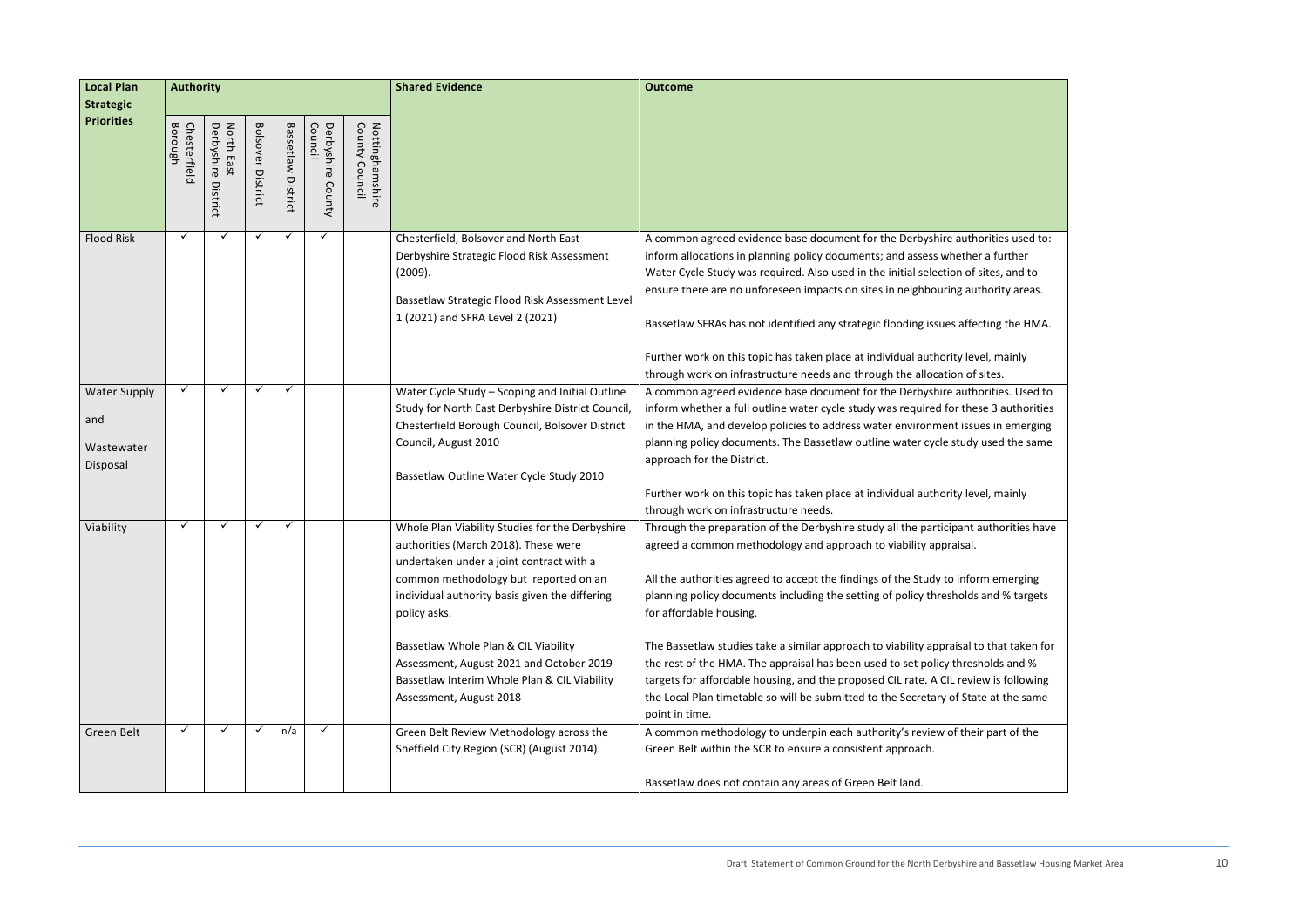## **Table 2 - North Derbyshire and Bassetlaw HMA - Strategic Matters/Cross Boundary Issues**

| ek to meet the<br>nsure the<br>า the HMA.<br>orking to<br>ction. |  |
|------------------------------------------------------------------|--|
| oted plans in                                                    |  |
| ut in the                                                        |  |
| bb led scenario<br>AHN of 283)<br>in the OAN                     |  |
| 2038 based on<br>er than the<br>ate.                             |  |
| g/employment<br>to the liaison                                   |  |
| nes and<br>ment land                                             |  |
| g/employment<br>to the liaison                                   |  |
| e the other<br>of the strategic                                  |  |

| Local Plan<br>Strategic                                         |                         | <b>Primary Authority Affected</b>    |                             |                       |                                 |                                      | <b>Strategic Matter/Cross Boundary</b><br><b>Issue</b>                                                                                                              | <b>How The Authorities Have Worked</b><br><b>Together</b>                                                                                                                                                                                                                                                                                                                                                                                                                                                                                                                                                                                                                                                        | <b>Outcome</b>                                                                                                                                                                                                                                                                                                                                                                                                                                                                                                                                                                                                                                                                                                                                                                                                                                                                                                     |
|-----------------------------------------------------------------|-------------------------|--------------------------------------|-----------------------------|-----------------------|---------------------------------|--------------------------------------|---------------------------------------------------------------------------------------------------------------------------------------------------------------------|------------------------------------------------------------------------------------------------------------------------------------------------------------------------------------------------------------------------------------------------------------------------------------------------------------------------------------------------------------------------------------------------------------------------------------------------------------------------------------------------------------------------------------------------------------------------------------------------------------------------------------------------------------------------------------------------------------------|--------------------------------------------------------------------------------------------------------------------------------------------------------------------------------------------------------------------------------------------------------------------------------------------------------------------------------------------------------------------------------------------------------------------------------------------------------------------------------------------------------------------------------------------------------------------------------------------------------------------------------------------------------------------------------------------------------------------------------------------------------------------------------------------------------------------------------------------------------------------------------------------------------------------|
| <b>Priorities</b>                                               | Borough<br>Chesterfield | Derbyshire<br>North East<br>District | <b>Bolsover</b><br>District | Bassetlaw<br>District | Council<br>Derbyshire<br>County | County<br>Nottinghamshire<br>Council |                                                                                                                                                                     |                                                                                                                                                                                                                                                                                                                                                                                                                                                                                                                                                                                                                                                                                                                  |                                                                                                                                                                                                                                                                                                                                                                                                                                                                                                                                                                                                                                                                                                                                                                                                                                                                                                                    |
| Housing $-$<br><b>Meeting</b><br><b>Housing</b><br><b>Needs</b> | $\checkmark$            | $\checkmark$                         | ✓                           | ✓                     |                                 |                                      | The delivery of housing across the<br>North Derbyshire and Bassetlaw<br>Housing Market Area.<br>Housing delivery is a strategic<br>matter.                          | The authorities have worked together<br>to commission evidence of housing<br>need and the Full Objectively Assessed<br>Housing Needs (FOAHN). This work was<br>updated in October 2017.<br>Bassetlaw has updated its assessment<br>of housing needs through the Bassetlaw<br>HEDNA (November 2020). For<br>Bassetlaw, this supersedes the 2017<br>SHMA Update.<br>The authorities have had several<br>meetings to discuss the approach<br>proposed in Bassetlaw. Bassetlaw has<br>agreed to include specific indicators in<br>the Local Plan to monitor<br>housing/employment land delivery<br>against Local Plan targets to ensure<br>potential impacts on the HMA are<br>identified and appropriately managed. | Each authority has formally agreed to seek to meet the<br>identified FOAHN for their authority to ensure the<br>overall FOAHN for the HMA is met within the HMA.<br>Different council areas in the HMA are working to<br>different timetables for Local Plan production.<br>The housing targets for emerging/adopted plans in<br>each authority is currently as follows:<br>• Chesterfield - 240 (The FOAHN set out in the<br>adopted Local Plan 2018-2035)<br>• NE Derbyshire - 330 (Based on the job led scenario<br>in the OAN update and above the FOAHN of 283)<br>• Bolsover - 272 (The FOAHN set out in the OAN<br>Update)<br>• Bassetlaw - 591 dpa from 2020 to 2038 based on<br>a completions trend scenario, higher than the<br>394 FOAHN set out in the OAN Update.<br>Each authority agrees to report housing/employment<br>land delivery against Local Plan targets to the liaison<br>group annually. |
| Employment<br>- Delivering<br>Employment<br>Land                | $\checkmark$            | ✓                                    |                             | $\checkmark$          |                                 |                                      | The delivery of employment land is a<br>cross boundary issue as there is no<br>requirement to plan for employment<br>across the Functional Economic Market<br>Area. | Sharing of comments on emerging<br>targets.<br>Bassetlaw has updated its assessment<br>of employment provision through the<br>Bassetlaw HEDNA (November 2020).<br>The authorities have had several<br>meetings to discuss the completions<br>trend scenario proposed in Bassetlaw,<br>and the provision of a strategic<br>employment site that leads to the                                                                                                                                                                                                                                                                                                                                                      | Agreed to share and consider the outcomes and<br>impacts of individual authority's employment land<br>reviews.<br>Each authority agrees to report housing/employment<br>land delivery against Local Plan targets to the liaison<br>group annually.<br>Bassetlaw agree to monitor and update the other<br>authorities in relation to the delivery of the strategic                                                                                                                                                                                                                                                                                                                                                                                                                                                                                                                                                  |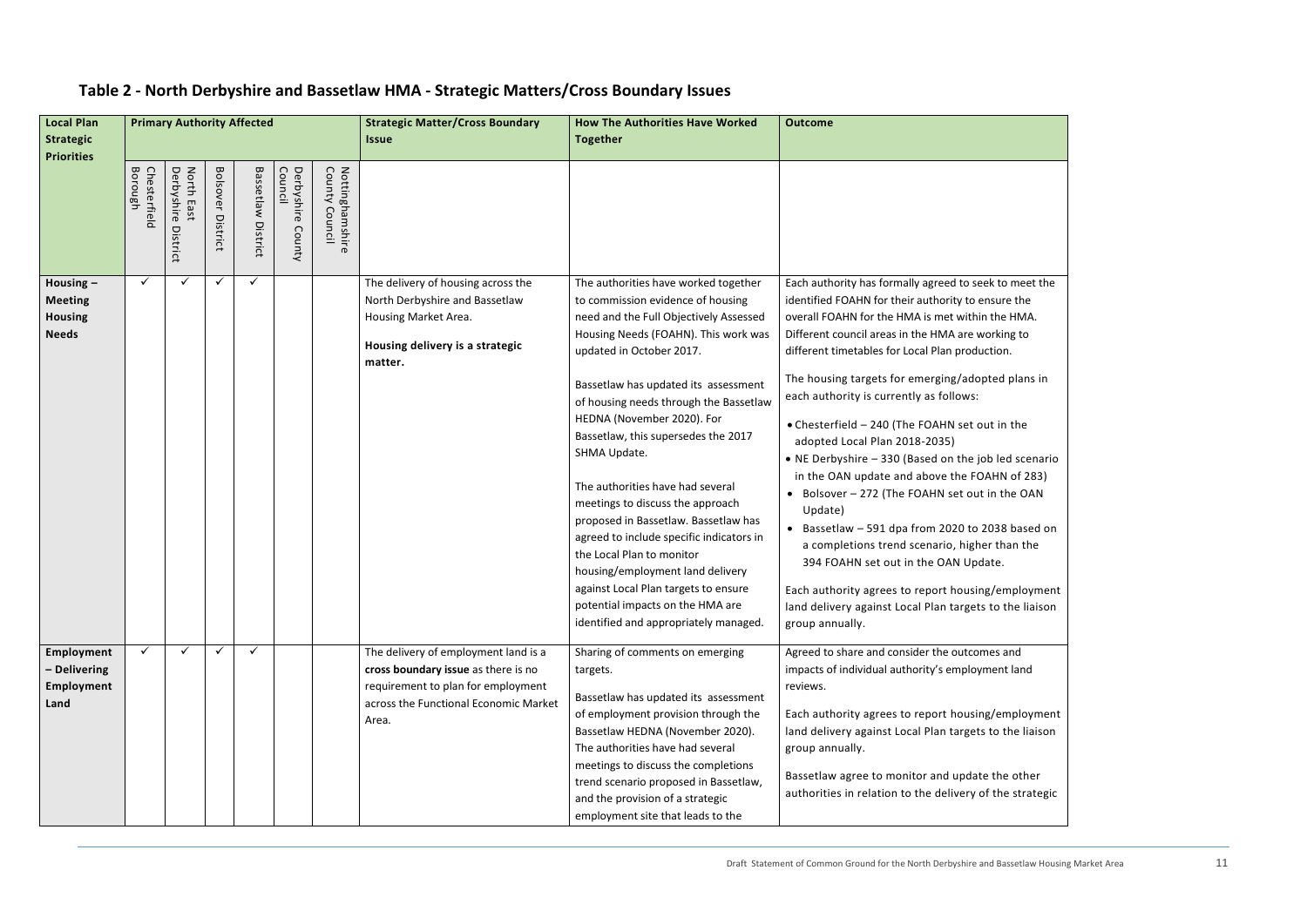| Local Plan                                                                         | <b>Primary Authority Affected</b> |                                      |                             |                       |                                 |                                    | <b>Strategic Matter/Cross Boundary</b>                                                                                                                                                                                                                                                                                                   | <b>How The Authorities Have Worked</b>                                                                                                                                                                                                                                                                                                                                                                                                                                                                                                                                                                                                                                                                                                                                                                                      | <b>Outcome</b>                                                                                                                                                                                                                                                                                                                                                                                                                                                                                                                                                                                                                                                                                                                                                                     |
|------------------------------------------------------------------------------------|-----------------------------------|--------------------------------------|-----------------------------|-----------------------|---------------------------------|------------------------------------|------------------------------------------------------------------------------------------------------------------------------------------------------------------------------------------------------------------------------------------------------------------------------------------------------------------------------------------|-----------------------------------------------------------------------------------------------------------------------------------------------------------------------------------------------------------------------------------------------------------------------------------------------------------------------------------------------------------------------------------------------------------------------------------------------------------------------------------------------------------------------------------------------------------------------------------------------------------------------------------------------------------------------------------------------------------------------------------------------------------------------------------------------------------------------------|------------------------------------------------------------------------------------------------------------------------------------------------------------------------------------------------------------------------------------------------------------------------------------------------------------------------------------------------------------------------------------------------------------------------------------------------------------------------------------------------------------------------------------------------------------------------------------------------------------------------------------------------------------------------------------------------------------------------------------------------------------------------------------|
| Strategic                                                                          |                                   |                                      |                             |                       |                                 |                                    | <b>Issue</b>                                                                                                                                                                                                                                                                                                                             | <b>Together</b>                                                                                                                                                                                                                                                                                                                                                                                                                                                                                                                                                                                                                                                                                                                                                                                                             |                                                                                                                                                                                                                                                                                                                                                                                                                                                                                                                                                                                                                                                                                                                                                                                    |
| <b>Priorities</b>                                                                  |                                   |                                      |                             |                       |                                 |                                    |                                                                                                                                                                                                                                                                                                                                          |                                                                                                                                                                                                                                                                                                                                                                                                                                                                                                                                                                                                                                                                                                                                                                                                                             |                                                                                                                                                                                                                                                                                                                                                                                                                                                                                                                                                                                                                                                                                                                                                                                    |
|                                                                                    | Borough<br>Chesterfield           | North East<br>Derbyshire<br>District | <b>Bolsover</b><br>District | Bassetlaw<br>District | Council<br>Derbyshire<br>County | County<br>Nottinghamshire<br>Counc |                                                                                                                                                                                                                                                                                                                                          |                                                                                                                                                                                                                                                                                                                                                                                                                                                                                                                                                                                                                                                                                                                                                                                                                             |                                                                                                                                                                                                                                                                                                                                                                                                                                                                                                                                                                                                                                                                                                                                                                                    |
|                                                                                    |                                   |                                      |                             |                       |                                 |                                    |                                                                                                                                                                                                                                                                                                                                          | district exceeding the completions<br>trend scenario to accommodate<br>regional logistics need.<br>Bassetlaw has identified specific<br>indicators in the Local Plan to monitor<br>housing/employment land delivery, and<br>the delivery of the strategic<br>employment site against Local Plan<br>targets to ensure potential impacts on<br>the HMA are identified and<br>appropriately managed.                                                                                                                                                                                                                                                                                                                                                                                                                           | employment site to ensure impacts are understood<br>and to inform Local Plan Reviews.                                                                                                                                                                                                                                                                                                                                                                                                                                                                                                                                                                                                                                                                                              |
| Housing $-$<br><b>Provision for</b><br>Gypsy &<br><b>Traveller</b><br><b>Sites</b> |                                   | ✓                                    | $\checkmark$                |                       | ✓                               |                                    | The provision of sufficient sites to meet<br>the needs of Gypsies and Travellers.<br>This is a cross boundary issue<br>because the assessment of need is<br>made over a wider than local<br>authority area. However, the<br>requirement is small, and delivery<br>would not have a significant impact<br>across the housing market area. | Shared Evidence Base. The Derbyshire<br>Councils were partners in the Joint<br>Derby, Derbyshire, Peak District<br>National Park Authority and East<br>Staffordshire Gypsy and Traveller<br>Accommodation Assessment June 2015.<br>A full refresh/review was commissioned<br>by Derbyshire County Council on behalf<br>of all the partner authorities in<br>November 2019 when the first tranche<br>of pitch requirements from 2014 to<br>2019 in the existing GTAA had expired.<br>Completion of the study by consultants<br>has been delayed due to the impact of<br>Covid-19 but the study is anticipated to<br>be complete by August 2021.<br>This issue does not give rise to cross<br>boundary issues with<br>Bassetlaw/Nottinghamshire Gypsy and<br>Traveller movements in<br>Nottinghamshire tend to be north-south | As of 2018, the Derbyshire Traveller Issues Working<br>Group (TWIG) resolved that the costs of establishing a<br>transit site or sites in the study area was prohibitive.<br>The Northern (G & T) LPA's will continue to work with<br>DCC on the issue of transit provision through the<br>Derbyshire Traveller Issues working Group. The issue of<br>the need for transit site provision will be assessed<br>within the GTAA Review, particularly whether a<br>negotiated stopping place model may be more cost<br>effective and deliverable than transit site provision.<br>The permanent needs identified by the Bassetlaw<br>GTANA for the first 10 years are being met in the<br>District through allocations. The Council is considering<br>options for negotiated stopping. |

| e understood             |
|--------------------------|
|                          |
|                          |
|                          |
|                          |
|                          |
|                          |
|                          |
| es Working               |
| establishing a           |
| prohibitive.             |
| to work with<br>ough the |
| ip. The issue of         |
| assessed                 |
| ether a                  |
| more cost<br>provision.  |
| assetlaw                 |
| et in the                |
| is considering           |
|                          |
|                          |
|                          |
|                          |
|                          |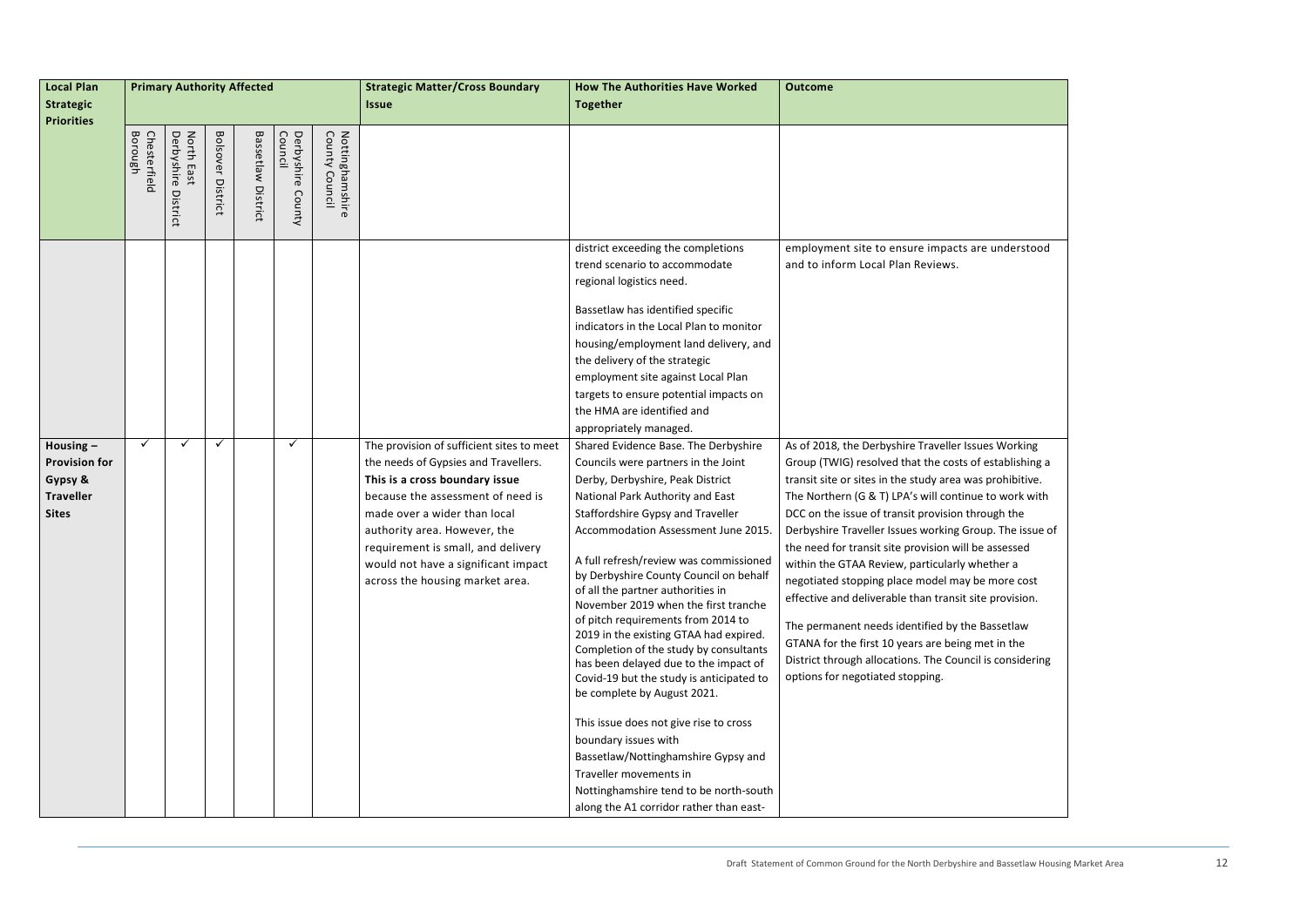| <b>Local Plan</b><br><b>Strategic</b><br><b>Priorities</b> | <b>Primary Authority Affected</b> |                                         |                          |                              |                                |                                   | <b>Strategic Matter/Cross Boundary</b><br><b>Issue</b>                                                                                                                                                                                                                                                                                                                                                             | <b>How The Authorities Have Worked</b><br><b>Together</b>                                                                                                                                                                                                                                                                                                                                                    | <b>Outcome</b>                                                                                                                                                                                                                                                                                                                                                                                                                                                                                                                                                                                                                                                              |
|------------------------------------------------------------|-----------------------------------|-----------------------------------------|--------------------------|------------------------------|--------------------------------|-----------------------------------|--------------------------------------------------------------------------------------------------------------------------------------------------------------------------------------------------------------------------------------------------------------------------------------------------------------------------------------------------------------------------------------------------------------------|--------------------------------------------------------------------------------------------------------------------------------------------------------------------------------------------------------------------------------------------------------------------------------------------------------------------------------------------------------------------------------------------------------------|-----------------------------------------------------------------------------------------------------------------------------------------------------------------------------------------------------------------------------------------------------------------------------------------------------------------------------------------------------------------------------------------------------------------------------------------------------------------------------------------------------------------------------------------------------------------------------------------------------------------------------------------------------------------------------|
|                                                            | Chesterfield<br>Borough           | Derbyshire<br>North<br>East<br>District | <b>Bolsover District</b> | <b>Bassetlaw</b><br>District | Derbyshire<br>Counci<br>County | Nottinghamshire<br>County Council |                                                                                                                                                                                                                                                                                                                                                                                                                    |                                                                                                                                                                                                                                                                                                                                                                                                              |                                                                                                                                                                                                                                                                                                                                                                                                                                                                                                                                                                                                                                                                             |
|                                                            |                                   |                                         |                          |                              |                                |                                   |                                                                                                                                                                                                                                                                                                                                                                                                                    | west. This is confirmed by the<br>Bassetlaw Gyspy & Traveller<br><b>Accommodation Needs Assessment</b><br>2019                                                                                                                                                                                                                                                                                               |                                                                                                                                                                                                                                                                                                                                                                                                                                                                                                                                                                                                                                                                             |
| <b>Green Belt</b>                                          | ✓                                 | ✓                                       | ✓                        | N/A                          | ✓                              |                                   | The need to ensure that any individual<br>authority changes to the Green Belt are<br>based on a consistent evidence base,<br>and that the overall cumulative impact<br>on the Green Belt is considered.<br>This is a strategic matter.                                                                                                                                                                             | As partners in the wider Sheffield City<br>Region Common Approach to Green<br>Belt Review (August 2014), and in<br>consultation with other authorities in<br>the HMA developing a common<br>methodology to be used when<br>undertaking a partial Green Belt Review<br>to ensure detailed criteria for<br>assessment are consistent.<br>In addition outcomes of reviews are<br>reported back for consistency. | A common and consistent evidence base<br>approach to the review of the Green Belt.<br>Both Bolsover District Council and North I<br>Derbyshire District Council have undertak<br>the Green Belt within their area. For Bolso<br>this review has led to the Green Belt bour<br>altered through the adoption of the Local<br>Bolsover District (March 2020).<br>All authorities agree that these reviews ha<br>undertaken in a manner that is consistent<br>standard methodology. Alterations to Gre<br>boundaries through the adoption of new<br>reported to the SCR Green Belt authoritie<br>ensure an overview is maintained.<br>Bassetlaw does not have any green belt la |
| <b>Biodiversity</b>                                        | ✓                                 | ✓                                       | ✓                        | ✓                            |                                |                                   | The threat of air pollution at the<br>following European sites is identified in<br>the Habitats Regulation Assessment of<br>the North East Derbyshire Local Plan.<br>Peak District Dales SAC: South Pennine<br>Moors SAC: and Peak District Moors<br>(South Pennine Moors Phase 1) SPA.<br>It is therefore important to explore the<br>extent to which, the proposals<br>associated with relevant Local Plans will | Shared information and outcomes from<br>each authorities Habitats Regulations<br>Assessment.<br>The Recreational Impact Assessments<br>have been produced in consultation<br>with authorities within 15km of<br>Clumber Park and Birklands and<br>Bilhaugh. This includes Bolsover and<br>Nottinghamshire County Council.<br>Bassetlaw will be producing an interim<br>mitigation strategy to inform the     | All Derbyshire authorities agree to commi<br>monitoring programme for the Peak Distr<br>South Pennine Moors SAC: and Peak Distr<br>(South Pennine Moors Phase 1) SPA to he<br>a likely significant effect on these Europea<br>not arise unexpectedly.<br>The Derbyshire authorities have assessed<br>and these are recorded in relevant Habita<br>Assessment (March 2020). This concluded<br>into account the mitigation measures witl<br>local plans will have no adverse effects or                                                                                                                                                                                       |

e for and Bast ken a review of sover District, undary being al Plan for have been nt with the SCR reen Belt v Local Plans are ies as a group to land.  $\overline{\text{mit to a}}$ trict Dales SAC: trict Moors nelp ensure that ean sites does d its impacts tats Regulations ed that taking ithin relevant on the integrity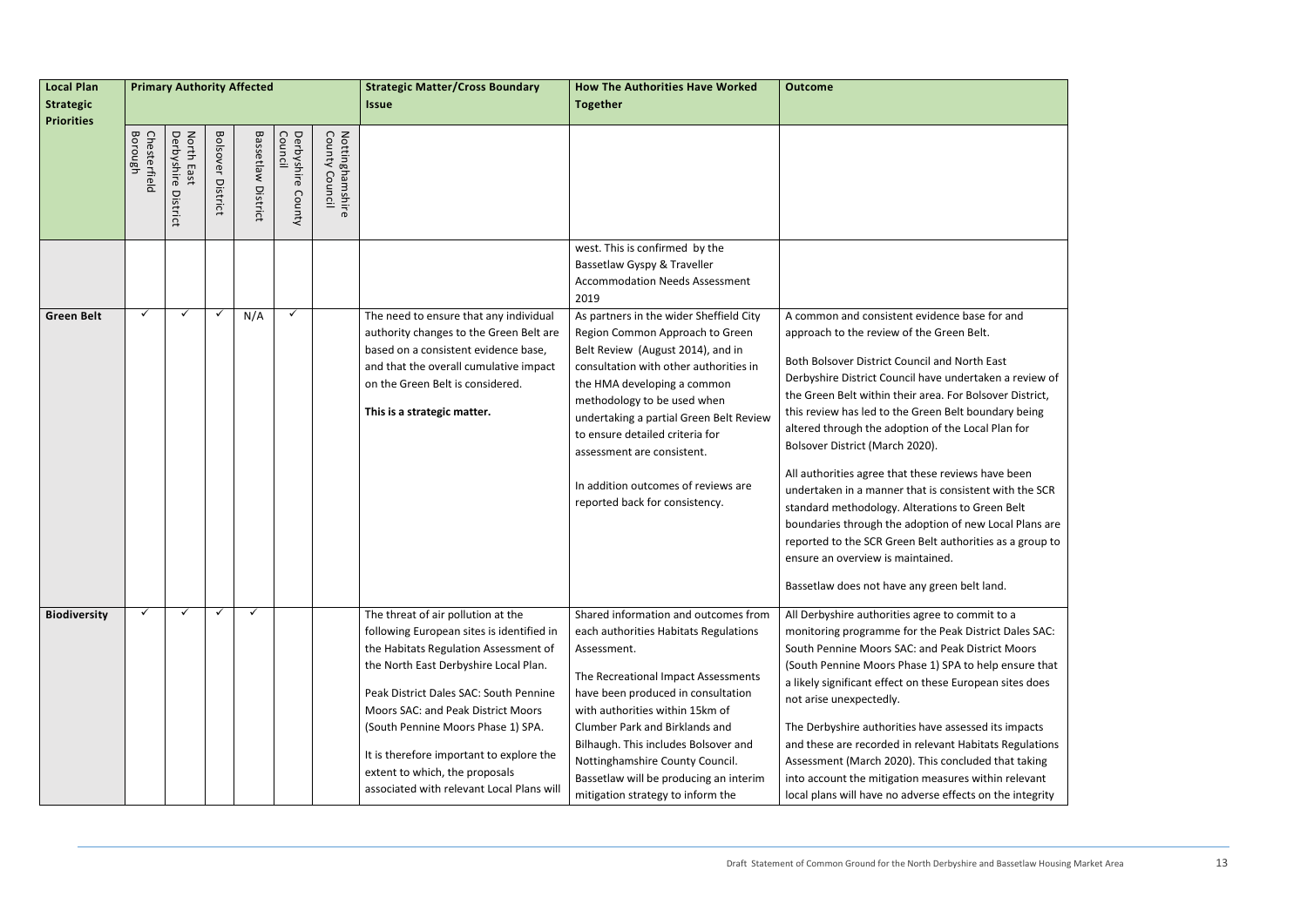| <b>Local Plan</b> | <b>Primary Authority Affected</b> |                                      |                          |                    |                                 |                                     | <b>Strategic Matter/Cross Boundary</b>                                                                                                                                                                                                                                                                                                                                                                                                                                                                                                                                                                                                                                                                                                                                                                                                                                                                                                                                                                                                              | <b>How The Authorities Have Worked</b>                                                                                                                                                                             | <b>Outcome</b>                                                                                                                                                                                                                                                                                                                                                                                                                                                                                                                                                                                                                                                                                                                                                                                                                                                                                                                                                         |  |
|-------------------|-----------------------------------|--------------------------------------|--------------------------|--------------------|---------------------------------|-------------------------------------|-----------------------------------------------------------------------------------------------------------------------------------------------------------------------------------------------------------------------------------------------------------------------------------------------------------------------------------------------------------------------------------------------------------------------------------------------------------------------------------------------------------------------------------------------------------------------------------------------------------------------------------------------------------------------------------------------------------------------------------------------------------------------------------------------------------------------------------------------------------------------------------------------------------------------------------------------------------------------------------------------------------------------------------------------------|--------------------------------------------------------------------------------------------------------------------------------------------------------------------------------------------------------------------|------------------------------------------------------------------------------------------------------------------------------------------------------------------------------------------------------------------------------------------------------------------------------------------------------------------------------------------------------------------------------------------------------------------------------------------------------------------------------------------------------------------------------------------------------------------------------------------------------------------------------------------------------------------------------------------------------------------------------------------------------------------------------------------------------------------------------------------------------------------------------------------------------------------------------------------------------------------------|--|
| <b>Strategic</b>  |                                   |                                      |                          |                    |                                 |                                     | <b>Issue</b>                                                                                                                                                                                                                                                                                                                                                                                                                                                                                                                                                                                                                                                                                                                                                                                                                                                                                                                                                                                                                                        | <b>Together</b>                                                                                                                                                                                                    |                                                                                                                                                                                                                                                                                                                                                                                                                                                                                                                                                                                                                                                                                                                                                                                                                                                                                                                                                                        |  |
| <b>Priorities</b> |                                   |                                      |                          |                    |                                 |                                     |                                                                                                                                                                                                                                                                                                                                                                                                                                                                                                                                                                                                                                                                                                                                                                                                                                                                                                                                                                                                                                                     |                                                                                                                                                                                                                    |                                                                                                                                                                                                                                                                                                                                                                                                                                                                                                                                                                                                                                                                                                                                                                                                                                                                                                                                                                        |  |
|                   | Borough<br>Chesterfield           | North East<br>Derbyshire<br>District | <b>Bolsover District</b> | Bassetlaw District | Council<br>Derbyshire<br>County | County<br>Nottinghamshire<br>Counci |                                                                                                                                                                                                                                                                                                                                                                                                                                                                                                                                                                                                                                                                                                                                                                                                                                                                                                                                                                                                                                                     |                                                                                                                                                                                                                    |                                                                                                                                                                                                                                                                                                                                                                                                                                                                                                                                                                                                                                                                                                                                                                                                                                                                                                                                                                        |  |
|                   |                                   |                                      |                          |                    |                                 |                                     | exacerbate or alleviate these threats<br>and pressures.                                                                                                                                                                                                                                                                                                                                                                                                                                                                                                                                                                                                                                                                                                                                                                                                                                                                                                                                                                                             | delivery of mitigation associated with<br>the recreational impact assessments.                                                                                                                                     | of any European sites, alone or in combination with<br>other plans and projects.                                                                                                                                                                                                                                                                                                                                                                                                                                                                                                                                                                                                                                                                                                                                                                                                                                                                                       |  |
|                   |                                   |                                      |                          |                    |                                 |                                     | This is a cross boundary issue because<br>pressure from increases in traffic and<br>consequential effects on air quality is a<br>transboundary issue, and it is important<br>to consider the cumulative impacts of<br>development in different districts acting<br>in combination. It is not a strategic<br>matter because no significant impact<br>has been identified.<br>The potential individual and cumulative<br>recreational Impact of housing<br>development within identified zones of<br>influence on the Clumber Park SSSI and<br>Birklands and Bilhaugh SAC has been<br>identified through Recreational Impact<br>Assessments undertaken to inform the<br>Bassetlaw Local Plan. This is a cross<br>boundary issue because the zones of<br>influence cover the HMA authorities.<br>Potential for recreational impact on the<br>integrity of the protected sites from<br>visitors associated with new housing<br>within the zones is a transboundary<br>issue and it is important to consider the<br>cumulative impacts of development in | Derbyshire County Council will be<br>commissioning consultants in the<br>summer of 2021 to prepare a Natural<br>Capital Strategy for Derbyshire on<br>behalf of all the local authority partners<br>in the County. | Bassetlaw DC agree to share the interim mitigation<br>strategy, and to monitor and share the outputs with<br>with the HMA authorities.<br>The authorities agree through Local Plan/Local Reviews<br>to consider the identified cumulative impacts from<br>relevant residential development upon the protected<br>sites.<br>Outputs of the NCS:<br>Natural Capital Asset Register. - a spatial<br>understanding across County.<br>The asset register will allow the assessment of<br>ecosystem services and their economic value<br>Appraisal of future needs for Ecosystem Services<br>and where investment would yield the greatest<br>gains.<br>detailed biodiversity study - mapping<br>landuse/habitat types across Derbyshire including<br>ecological networks, hotspots and connectivity.<br>The NCS will provide a countrywide evidence base for<br>each LPA to inform a Local Natural Recovery Strategy<br>which will be written when required by legislation. |  |
| <b>Transport</b>  |                                   | $\checkmark$                         | $\checkmark$             | $\checkmark$       |                                 | $\checkmark$                        | different districts acting in combination.<br>The impact of cumulative development                                                                                                                                                                                                                                                                                                                                                                                                                                                                                                                                                                                                                                                                                                                                                                                                                                                                                                                                                                  | The North Derbyshire authorities                                                                                                                                                                                   | The shared evidence base and sharing of strategic                                                                                                                                                                                                                                                                                                                                                                                                                                                                                                                                                                                                                                                                                                                                                                                                                                                                                                                      |  |
|                   |                                   |                                      |                          |                    |                                 |                                     | across two or more authority areas on                                                                                                                                                                                                                                                                                                                                                                                                                                                                                                                                                                                                                                                                                                                                                                                                                                                                                                                                                                                                               | worked together with Derbyshire                                                                                                                                                                                    | options has informed the plan making process for the                                                                                                                                                                                                                                                                                                                                                                                                                                                                                                                                                                                                                                                                                                                                                                                                                                                                                                                   |  |
|                   |                                   |                                      |                          |                    |                                 |                                     | the strategic and local highway                                                                                                                                                                                                                                                                                                                                                                                                                                                                                                                                                                                                                                                                                                                                                                                                                                                                                                                                                                                                                     | County Council to develop the North                                                                                                                                                                                | authorities.                                                                                                                                                                                                                                                                                                                                                                                                                                                                                                                                                                                                                                                                                                                                                                                                                                                                                                                                                           |  |
|                   |                                   |                                      |                          |                    |                                 |                                     | networks, particularly the A617 and A61                                                                                                                                                                                                                                                                                                                                                                                                                                                                                                                                                                                                                                                                                                                                                                                                                                                                                                                                                                                                             | Derbyshire Transport Evidence Base                                                                                                                                                                                 |                                                                                                                                                                                                                                                                                                                                                                                                                                                                                                                                                                                                                                                                                                                                                                                                                                                                                                                                                                        |  |

| nation with                                          |
|------------------------------------------------------|
| mitigation<br>utputs with                            |
| /Local Reviews<br>pacts from<br>he protected         |
| atial                                                |
| ssment of<br>nic value<br>em Services<br>he greatest |
| g<br>hire including<br>onnectivity.                  |
| ence base for<br>very Strategy<br>egislation.        |
| strategic<br>ocess for the                           |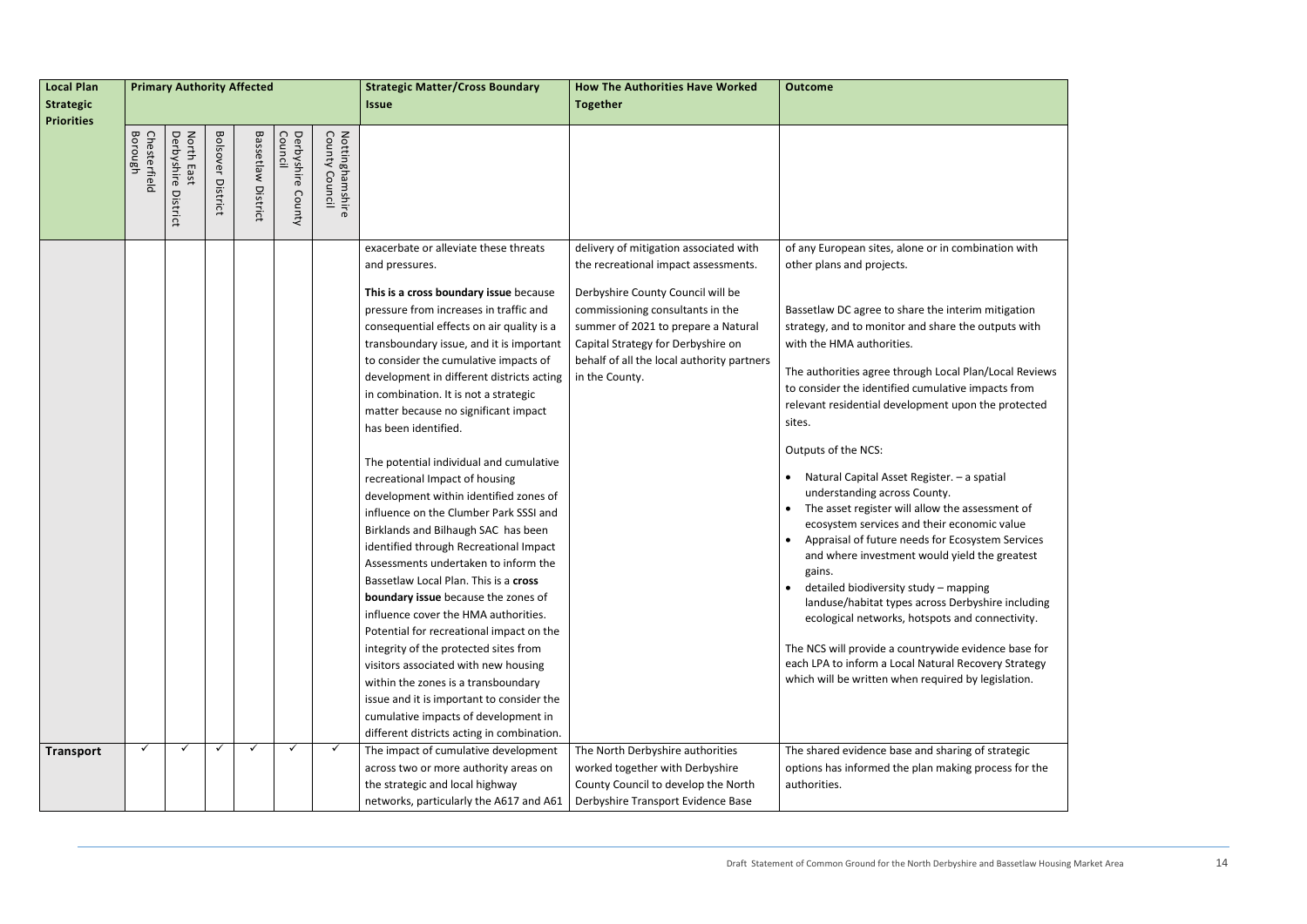| <b>Local Plan</b> |                         | <b>Primary Authority Affected</b>       |                          |                       |                                 |                                      | <b>Strategic Matter/Cross Boundary</b>                                                                                                         | <b>How The Authorities Have Worked</b>                                                                                                                                                                                                                                                                                                                                                                                                                                                                                                                                                                                                                                                                                                                                                                                                                                                                                                                                                                                     | <b>Outcome</b>                                                                                                                                                                                                                                                                                                                                                                                                                                                                                                                                                                    |  |
|-------------------|-------------------------|-----------------------------------------|--------------------------|-----------------------|---------------------------------|--------------------------------------|------------------------------------------------------------------------------------------------------------------------------------------------|----------------------------------------------------------------------------------------------------------------------------------------------------------------------------------------------------------------------------------------------------------------------------------------------------------------------------------------------------------------------------------------------------------------------------------------------------------------------------------------------------------------------------------------------------------------------------------------------------------------------------------------------------------------------------------------------------------------------------------------------------------------------------------------------------------------------------------------------------------------------------------------------------------------------------------------------------------------------------------------------------------------------------|-----------------------------------------------------------------------------------------------------------------------------------------------------------------------------------------------------------------------------------------------------------------------------------------------------------------------------------------------------------------------------------------------------------------------------------------------------------------------------------------------------------------------------------------------------------------------------------|--|
| <b>Strategic</b>  |                         |                                         |                          |                       |                                 |                                      | <b>Issue</b>                                                                                                                                   | <b>Together</b>                                                                                                                                                                                                                                                                                                                                                                                                                                                                                                                                                                                                                                                                                                                                                                                                                                                                                                                                                                                                            |                                                                                                                                                                                                                                                                                                                                                                                                                                                                                                                                                                                   |  |
| <b>Priorities</b> |                         |                                         |                          |                       |                                 |                                      |                                                                                                                                                |                                                                                                                                                                                                                                                                                                                                                                                                                                                                                                                                                                                                                                                                                                                                                                                                                                                                                                                                                                                                                            |                                                                                                                                                                                                                                                                                                                                                                                                                                                                                                                                                                                   |  |
|                   | Chesterfield<br>Borough | Derbyshire<br>North<br>East<br>District | <b>Bolsover District</b> | Bassetlaw<br>District | Derbyshire<br>Council<br>County | Nottinghamshire<br>County<br>Council | within the North Derbyshire area and to                                                                                                        | (2010-2012). This undertook a high level                                                                                                                                                                                                                                                                                                                                                                                                                                                                                                                                                                                                                                                                                                                                                                                                                                                                                                                                                                                   | Based on this work, all parties have a clear                                                                                                                                                                                                                                                                                                                                                                                                                                                                                                                                      |  |
|                   |                         |                                         |                          |                       |                                 |                                      | a lesser degree also including cross<br>county traffic between Bolsover,<br>Chesterfield and Bassetlaw Districts.<br>This is strategic matter. | assessment of potential impacts of<br>planned growth on the strategic and<br>local highway networks across the<br>Chesterfield, North East Derbyshire and<br>Bolsover area. Also involved Highways<br>England input.<br>Since this work, the approach has been<br>for each North Derbyshire authority to<br>commission supplementary evidence<br>with Derbyshire County Council to cover<br>local growth points and sharing with<br>National Highways and Nottingham<br>authorities as appropriate.<br>Alongside reporting the findings of the<br>evidence base studies to the Local Plan<br>Liaison Group and North Derbyshire<br>Infrastructure Planning Group, the<br>authorities have shared their strategic<br>options during the plan making process<br>at these meetings. This has led to the<br>identification of where planned growth<br>in the districts is likely to put extra<br>pressure on the strategic and local<br>highway networks and mitigation is<br>required.<br>The two county councils communicate | understanding of infrastructure needs and tl<br>being effectively planned for through appro<br>evidence and infrastructure planning work.<br>The Bassetlaw Transport Study has identified<br>growth (housing and employment) identified<br>Bassetlaw Local Plan is expected to have no<br>potential impacts on the highways networks<br>area. This includes the traffic associated witl<br>strategic employment site and associated ho<br>Where necessary, joint partnership working<br>arrangments may be necessary to plan for st<br>improvements to transport infrastriucture. |  |
|                   |                         |                                         |                          |                       |                                 |                                      |                                                                                                                                                | on a frequent basis and collaborate as<br>required by matters arising, although<br>there is no formal document stating the<br>level to which both county council's                                                                                                                                                                                                                                                                                                                                                                                                                                                                                                                                                                                                                                                                                                                                                                                                                                                         |                                                                                                                                                                                                                                                                                                                                                                                                                                                                                                                                                                                   |  |

nd these are propriate tified that the

tified in the e no significant orks in the HMA with the d housing.

or strategic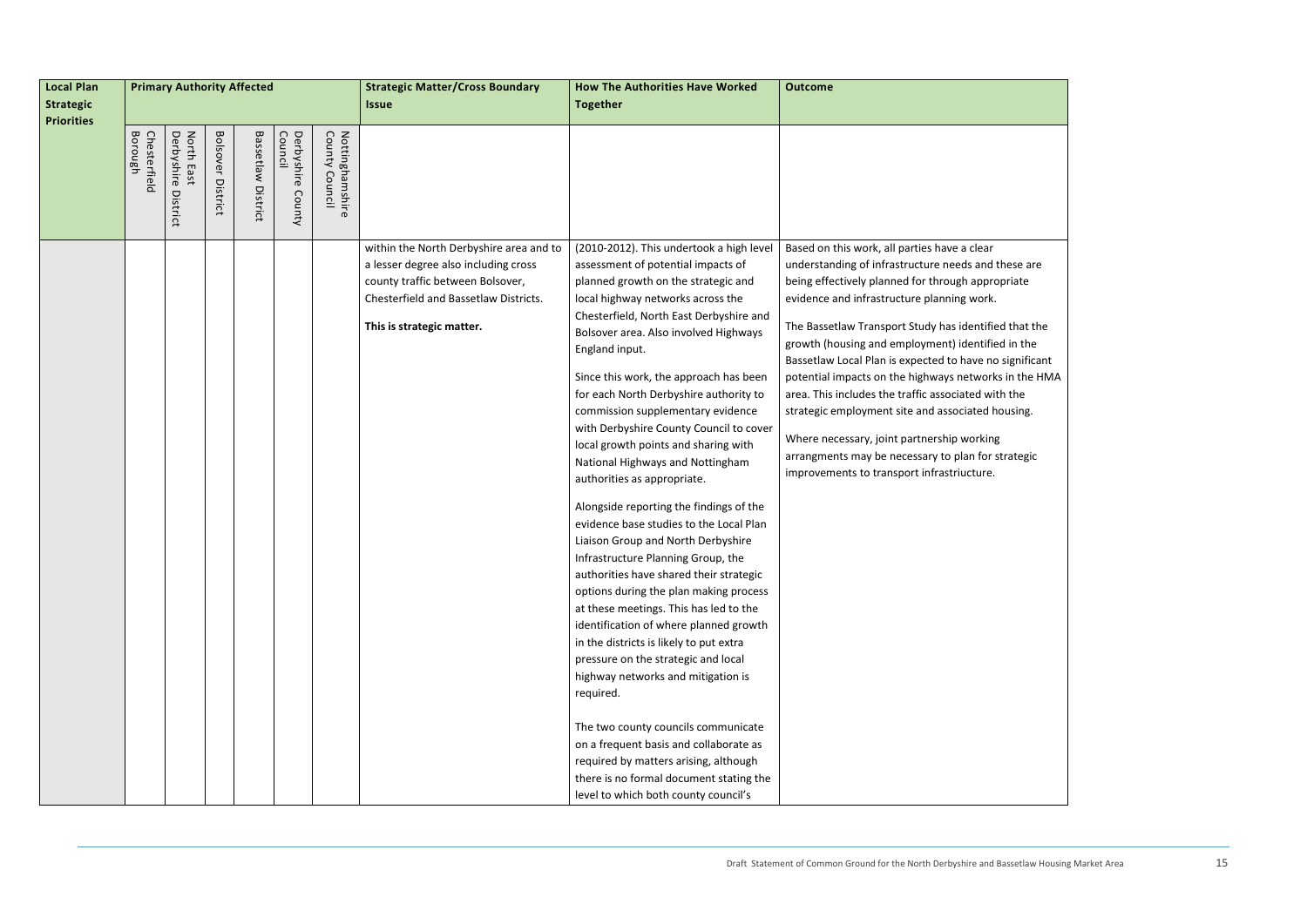| <b>Local Plan</b>                     | <b>Primary Authority Affected</b> |                                         |                          |                              |                                 |                                         | <b>Strategic Matter/Cross Boundary</b>                                                                                                                                    | <b>How The Authorities Have Worked</b>                                                                                                                                                                                                                                                                                                                                                                                                                                                                                                                                                                                                                                                                                                                                                                                                                                                                         | <b>Outcome</b>                                                                                                                                                                                                                                                         |
|---------------------------------------|-----------------------------------|-----------------------------------------|--------------------------|------------------------------|---------------------------------|-----------------------------------------|---------------------------------------------------------------------------------------------------------------------------------------------------------------------------|----------------------------------------------------------------------------------------------------------------------------------------------------------------------------------------------------------------------------------------------------------------------------------------------------------------------------------------------------------------------------------------------------------------------------------------------------------------------------------------------------------------------------------------------------------------------------------------------------------------------------------------------------------------------------------------------------------------------------------------------------------------------------------------------------------------------------------------------------------------------------------------------------------------|------------------------------------------------------------------------------------------------------------------------------------------------------------------------------------------------------------------------------------------------------------------------|
| <b>Strategic</b><br><b>Priorities</b> |                                   |                                         |                          |                              |                                 |                                         | <b>Issue</b>                                                                                                                                                              | <b>Together</b>                                                                                                                                                                                                                                                                                                                                                                                                                                                                                                                                                                                                                                                                                                                                                                                                                                                                                                |                                                                                                                                                                                                                                                                        |
|                                       | Borough<br>Chesterfield           | Derbyshire<br>North<br>East<br>District | <b>Bolsover District</b> | <b>Bassetlaw</b><br>District | Council<br>Derbyshire<br>County | County<br>Nottingha<br>Counc<br>amshire |                                                                                                                                                                           |                                                                                                                                                                                                                                                                                                                                                                                                                                                                                                                                                                                                                                                                                                                                                                                                                                                                                                                |                                                                                                                                                                                                                                                                        |
|                                       |                                   |                                         |                          |                              |                                 |                                         |                                                                                                                                                                           | collaborate on highways and transport<br>priorities and matters.<br>The Bassetlaw Transport Study 2021<br>considers the potential impact of<br>planned growth on the strategic and<br>local highways networks in the District<br>and in other authorities.                                                                                                                                                                                                                                                                                                                                                                                                                                                                                                                                                                                                                                                     |                                                                                                                                                                                                                                                                        |
| <b>School</b><br>Capacity             | $\checkmark$                      | ✓                                       | ✓                        | ✓                            | ✓                               | $\checkmark$                            | The impact of cumulative development<br>across two or more authority areas on<br>school capacity within Derbyshire and<br>Nottinghamshire.<br>This is a strategic matter. | Each Derbyshire authority is working<br>with Derbyshire County Council on<br>infrastructure planning work to<br>understand impacts of planned growth<br>on school capacity.<br>Bassetlaw District Council is working<br>with Nottinghamshire County Council to<br>understand impacts of planned growth<br>on education provision school capacity,<br>and ensure all relevant impacts are<br>appropriately addressed.<br>Alongside reporting the findings of the<br>evidence base studies to the Local Plan<br>Liaison Group and North Derbyshire<br>Infrastructure Planning Group, the<br>authorities have shared their strategic<br>options during the plan making process<br>at these meetings. This has led to the<br>identification of where planned growth<br>in the districts is likely to put extra<br>pressure on schools serving more than<br>one authority area and where<br>mitigation is required. | The shared evidence base and sharing of st<br>options has informed the plan making prog<br>authorities.<br>Based on this work, all parties have a clear<br>understanding of infrastructure needs and<br>being effectively planned for through infra:<br>planning work. |

f strategic rogress for the nd these are frastructure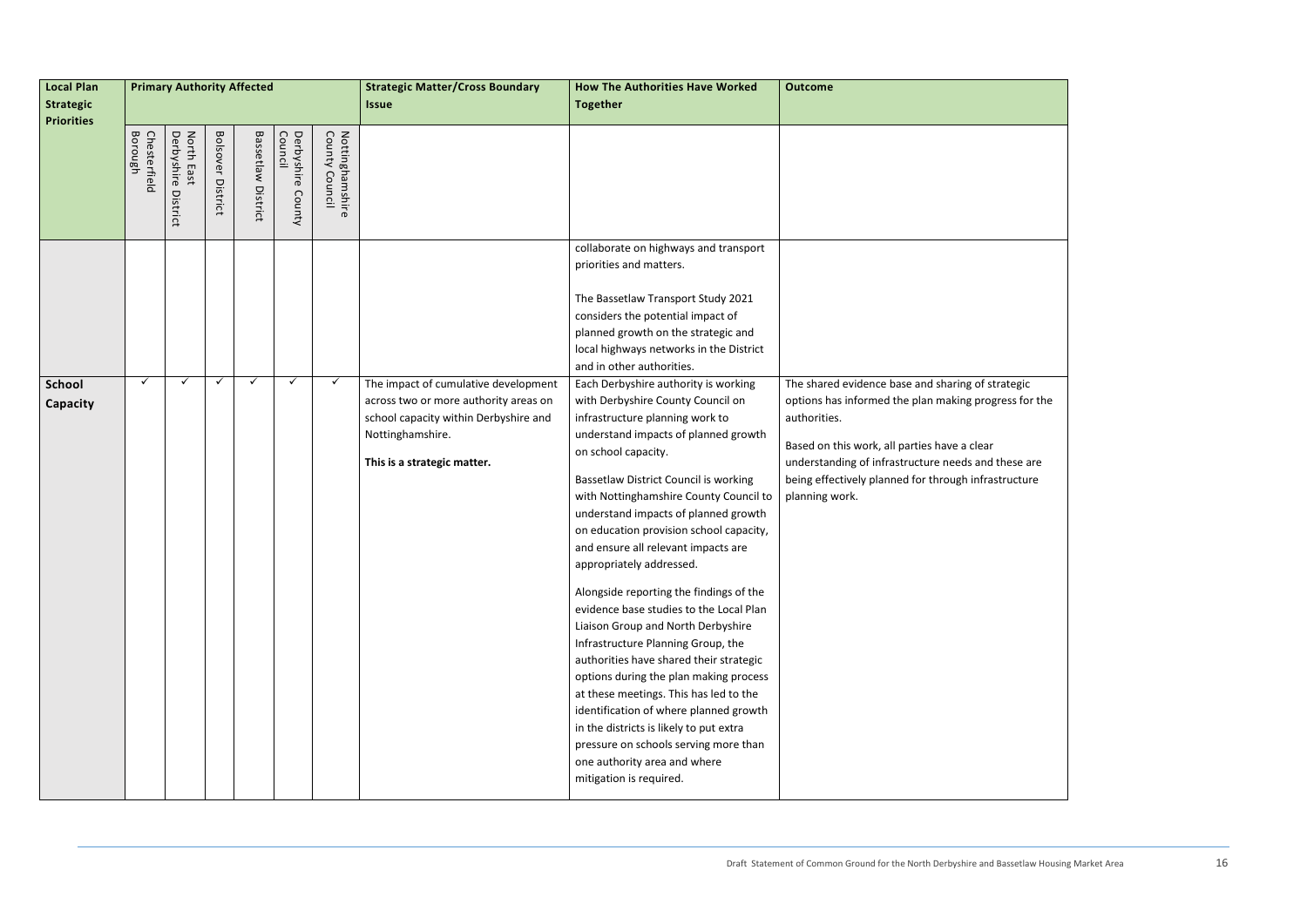| <b>Local Plan</b>                  | <b>Primary Authority Affected</b> |                                      |                          |                    |                                 |                                      | <b>Strategic Matter/Cross Boundary</b>                                                                                                                                                                                                                                                                                                                                                            | <b>How The Authorities Have Worked</b>                                                                                                                                                                                                         | <b>Outcome</b>                                                                                            |  |
|------------------------------------|-----------------------------------|--------------------------------------|--------------------------|--------------------|---------------------------------|--------------------------------------|---------------------------------------------------------------------------------------------------------------------------------------------------------------------------------------------------------------------------------------------------------------------------------------------------------------------------------------------------------------------------------------------------|------------------------------------------------------------------------------------------------------------------------------------------------------------------------------------------------------------------------------------------------|-----------------------------------------------------------------------------------------------------------|--|
| <b>Strategic</b>                   |                                   |                                      |                          |                    |                                 |                                      | <b>Issue</b>                                                                                                                                                                                                                                                                                                                                                                                      | <b>Together</b>                                                                                                                                                                                                                                |                                                                                                           |  |
| <b>Priorities</b>                  |                                   |                                      |                          |                    |                                 |                                      |                                                                                                                                                                                                                                                                                                                                                                                                   |                                                                                                                                                                                                                                                |                                                                                                           |  |
|                                    | Borough<br>Chesterfield           | Derbyshire<br>North East<br>District | <b>Bolsover District</b> | Bassetlaw District | Derbyshire<br>Council<br>County | County<br>Nottinghamshire<br>Council |                                                                                                                                                                                                                                                                                                                                                                                                   |                                                                                                                                                                                                                                                |                                                                                                           |  |
| Retail                             | $\checkmark$                      | ✓                                    | $\checkmark$             |                    |                                 |                                      | Different shopping requirements take<br>place at a wider than district/borough<br>level, however there is no requirement<br>to plan together in relation to this,<br>making this a cross boundary issue.                                                                                                                                                                                          | Chesterfield Borough, Bolsover District<br>and North East Derbyshire District Retail<br>and Centres Study 2018.                                                                                                                                | To use the common evidence base to inf<br>allocations in emerging planning policy o                       |  |
| HS <sub>2</sub>                    | $\checkmark$                      | ✓                                    | $\checkmark$             |                    | $\checkmark$                    |                                      | Major national infrastructure project<br>Potential strategic matter because it<br>has the potential to impact on emerging<br>Local Plans. Identifying infrastructure<br>measures and development<br>opportunities to capitalise on HS2 stops<br>at Toton and Staveley Infrastructure<br>Maintenance Depot, and mitigation of<br>adverse impacts of line and proposed<br>link to Midland Mainline. | The Derbyshire authorities are working<br>together to minimise the impact of HS2,<br>and maximise development<br>opportunities. They have attended the<br>HS2 Chesterfield and Staveley Delivery<br>Board.                                     | Will be developed as the plans for the de<br>HS2 are finalised.                                           |  |
| <b>Specific Sites</b>              |                                   |                                      |                          |                    |                                 |                                      |                                                                                                                                                                                                                                                                                                                                                                                                   |                                                                                                                                                                                                                                                |                                                                                                           |  |
| Former                             |                                   |                                      |                          |                    |                                 |                                      | The need for a jointly agreed strategy to                                                                                                                                                                                                                                                                                                                                                         | The setting up of the Coalite Project                                                                                                                                                                                                          | Based on this work, an agreed comprehe                                                                    |  |
| <b>Coalite Site</b>                |                                   |                                      |                          |                    |                                 |                                      | bring forward this cross boundary site<br>This is a strategic matter because the<br>site straddles 2 local authority<br>boundaries, and is in close proximity to<br>another, and is likely to have a<br>significant impact on at least two local<br>authority areas.                                                                                                                              | Control Board to deliver the clean-up<br>and development of the site<br>In the process of determining the<br>planning applications for each<br>authority.<br>Close working to ensure that the policy<br>approach to the site in each Council's | approach in Local Plans has been establis<br>separate Statement of Common Ground<br>has been prepared.    |  |
|                                    |                                   |                                      |                          |                    |                                 |                                      |                                                                                                                                                                                                                                                                                                                                                                                                   | Local Plan is compatible.                                                                                                                                                                                                                      |                                                                                                           |  |
| <b>Markham</b><br><b>Vale Area</b> | ✓                                 | ✓                                    | $\checkmark$             |                    | ✓                               |                                      | The delivery of employment land and<br>Multi-User trails around Markham<br>Vale.<br>This is a cross boundary issue because<br>it relates to the delivery of employment<br>land and its associated infrastructure                                                                                                                                                                                  | Local Plan Liaison Groups; formal<br>comments made on each other's local<br>plans; officer conversations, meetings<br>involving multi-disciplinary officers at<br>various levels.                                                              | The outcome is to continue to allocate e<br>land and existing and proposed multi-us<br>Markham Vale Area. |  |

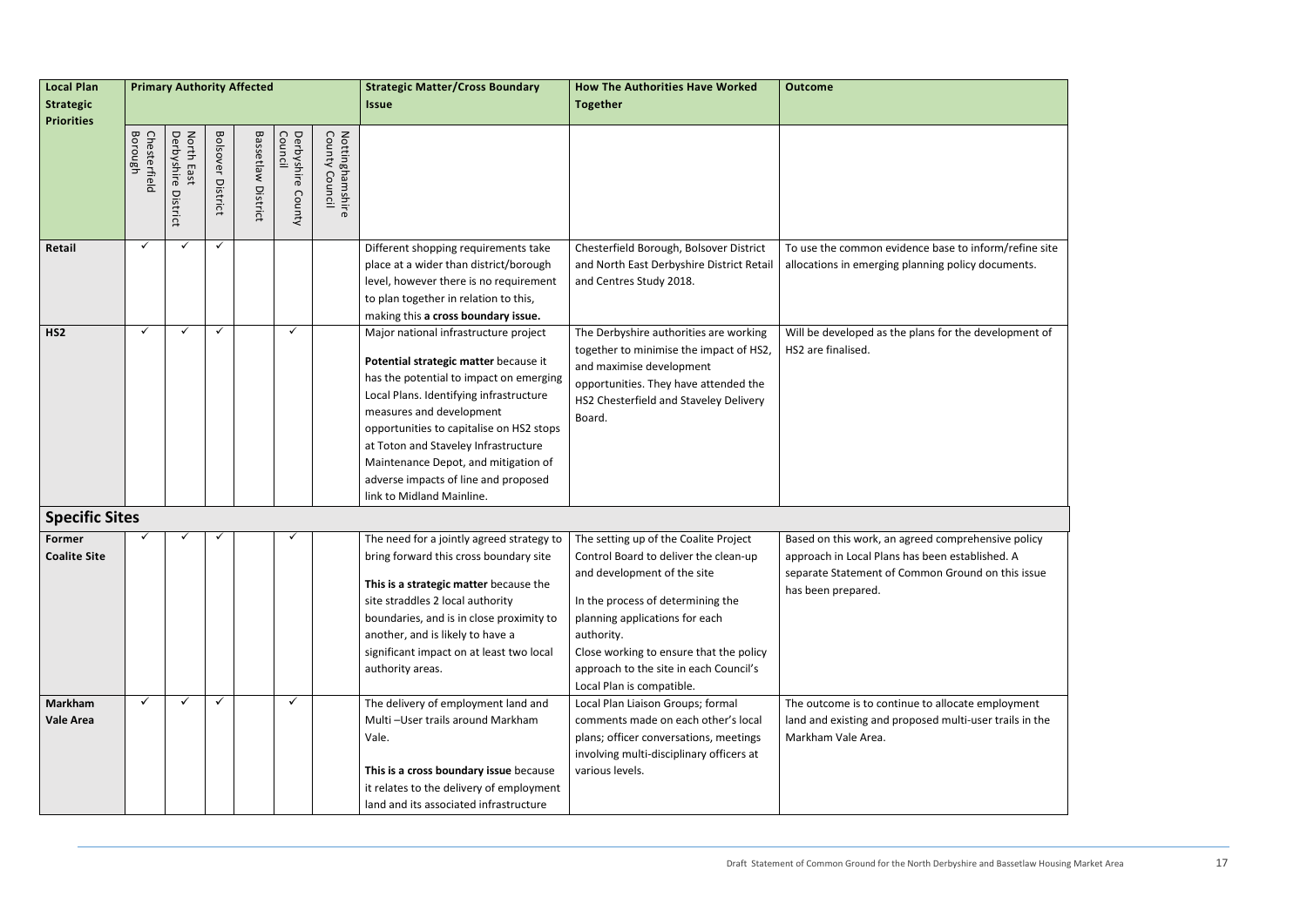| <b>Local Plan</b>                          | <b>Primary Authority Affected</b> |                                      |                             |                       |                                 |                                                | <b>Strategic Matter/Cross Boundary</b>                                                                                                                                                                                                                                            | <b>How The Authorities Have Worked</b>                                                                                                                                                                                                                                                                                                                                                                                               | <b>Outcome</b>                                                                                                                                                                                                                                                                                                                                                                                                                                                                                                                                                                       |
|--------------------------------------------|-----------------------------------|--------------------------------------|-----------------------------|-----------------------|---------------------------------|------------------------------------------------|-----------------------------------------------------------------------------------------------------------------------------------------------------------------------------------------------------------------------------------------------------------------------------------|--------------------------------------------------------------------------------------------------------------------------------------------------------------------------------------------------------------------------------------------------------------------------------------------------------------------------------------------------------------------------------------------------------------------------------------|--------------------------------------------------------------------------------------------------------------------------------------------------------------------------------------------------------------------------------------------------------------------------------------------------------------------------------------------------------------------------------------------------------------------------------------------------------------------------------------------------------------------------------------------------------------------------------------|
| <b>Strategic</b>                           |                                   |                                      |                             |                       |                                 |                                                | <i><b>Issue</b></i>                                                                                                                                                                                                                                                               | <b>Together</b>                                                                                                                                                                                                                                                                                                                                                                                                                      |                                                                                                                                                                                                                                                                                                                                                                                                                                                                                                                                                                                      |
| <b>Priorities</b>                          | Borough<br>Chesterfield           | North East<br>Derbyshire<br>District | <b>Bolsover</b><br>District | Bassetlaw<br>District | Derbyshire<br>Council<br>County | Nottingh<br>County<br>Council<br>Ρã<br>amshire |                                                                                                                                                                                                                                                                                   |                                                                                                                                                                                                                                                                                                                                                                                                                                      |                                                                                                                                                                                                                                                                                                                                                                                                                                                                                                                                                                                      |
|                                            |                                   |                                      |                             |                       |                                 |                                                | and the inter connectivity of Multi-User<br>Trails over three local authority areas.                                                                                                                                                                                              | Funding from D2N2 Local Enterprise<br>Partnership and Derbyshire County<br><b>Council (2016)</b>                                                                                                                                                                                                                                                                                                                                     |                                                                                                                                                                                                                                                                                                                                                                                                                                                                                                                                                                                      |
| <b>CBC Eastern</b><br><b>Villages</b>      | $\checkmark$                      | $\checkmark$                         | $\checkmark$                |                       | $\checkmark$                    |                                                | Because new development can give rise<br>to the need for additional infrastructure<br>at a wider than district/borough level,<br>this is a cross boundary issue.                                                                                                                  | Identifying and mitigating any cross<br>boundary impacts of emerging<br>development proposals.                                                                                                                                                                                                                                                                                                                                       | Agreed to work together to identify and resolve any<br>emerging impacts, through the Local Plan Liaison Group<br>in line with the culture of no surprises in this joint<br>Statement of Common Ground.                                                                                                                                                                                                                                                                                                                                                                               |
| <b>Chesterfield</b><br>Canal               | $\checkmark$                      | $\checkmark$                         |                             | $\checkmark$          |                                 | $\checkmark$                                   | To safeguard and secure the restoration<br>of Chesterfield canal.<br>This is a strategic matter. The canal<br>runs across two county and three local<br>authority boundaries, and the potential<br>economic benefits of realising full<br>restoration could be quite significant. | Derbyshire Project Delivery Group -<br>Chesterfield Canal attended by DCC,<br>CBC, NEDDC & Chesterfield Canal Trust.<br>Bassetlaw DC are working with the<br>Canal & River Trust through the delivery<br>of the Worksop Central DPD to enhance<br>the part of the Chesterfield Canal that<br>sits within the town.                                                                                                                   | Overarching agreement to recognise the ecological and<br>historic value of the canal and to seek to protect and<br>enhance this, for example by more moorings; linking<br>routes for cycling and walking; and the promotion of<br>tourism.<br>As not all of the canal in Derbyshire is navigable an<br>ongoing commitment within Derbyshire to restore the<br>route of Chesterfield Canal, and complementary policies<br>in planning policy documents to achieve this.<br>Bassetlaw DC agree to deliver the overarching<br>agreement through delivery of the Worksop Central<br>DPD. |
| <b>The Avenue</b><br><b>Strategic Site</b> | $\checkmark$                      | $\checkmark$                         |                             |                       | ✓                               |                                                | The need to ensure that any emerging<br>issues are identified and jointly<br>resolved.<br>Because this is a strategic site that may<br>have cross boundary implications this is<br>a cross boundary issue.                                                                        | North East Derbyshire has consulted<br>with Chesterfield Borough and the<br>County Council on draft versions of the<br>site specific policy for The Avenue<br>Strategic Site Allocation.<br>In addition, all three authorities have<br>worked together on the A61 Growth<br>Corridor Strategy aimed specifically at<br>helping bring forward this site for<br>development and developing a<br>mitigation strategy to accommodate the | Agreed policy approach in the North East Derbyshire<br>Publication Draft Local Plan which covers the strategic<br>planning issues arising from the development of the<br>Avenue Strategic Site.<br>Potential transport impacts and other infrastructure<br>needs such as education being addressed through<br>individual planning applications.                                                                                                                                                                                                                                      |

| esolve any                         |
|------------------------------------|
| Liaison Group<br>this joint        |
|                                    |
| ecological and<br>protect and      |
| ings; linking                      |
| omotion of                         |
|                                    |
| vigable an                         |
| o restore the:<br>nentary policies |
| this.                              |
| ching                              |
| sop Central                        |
|                                    |
| Derbyshire<br>the strategic        |
| nent of the                        |
|                                    |
| rastructure                        |
| I through                          |
|                                    |
|                                    |
|                                    |
|                                    |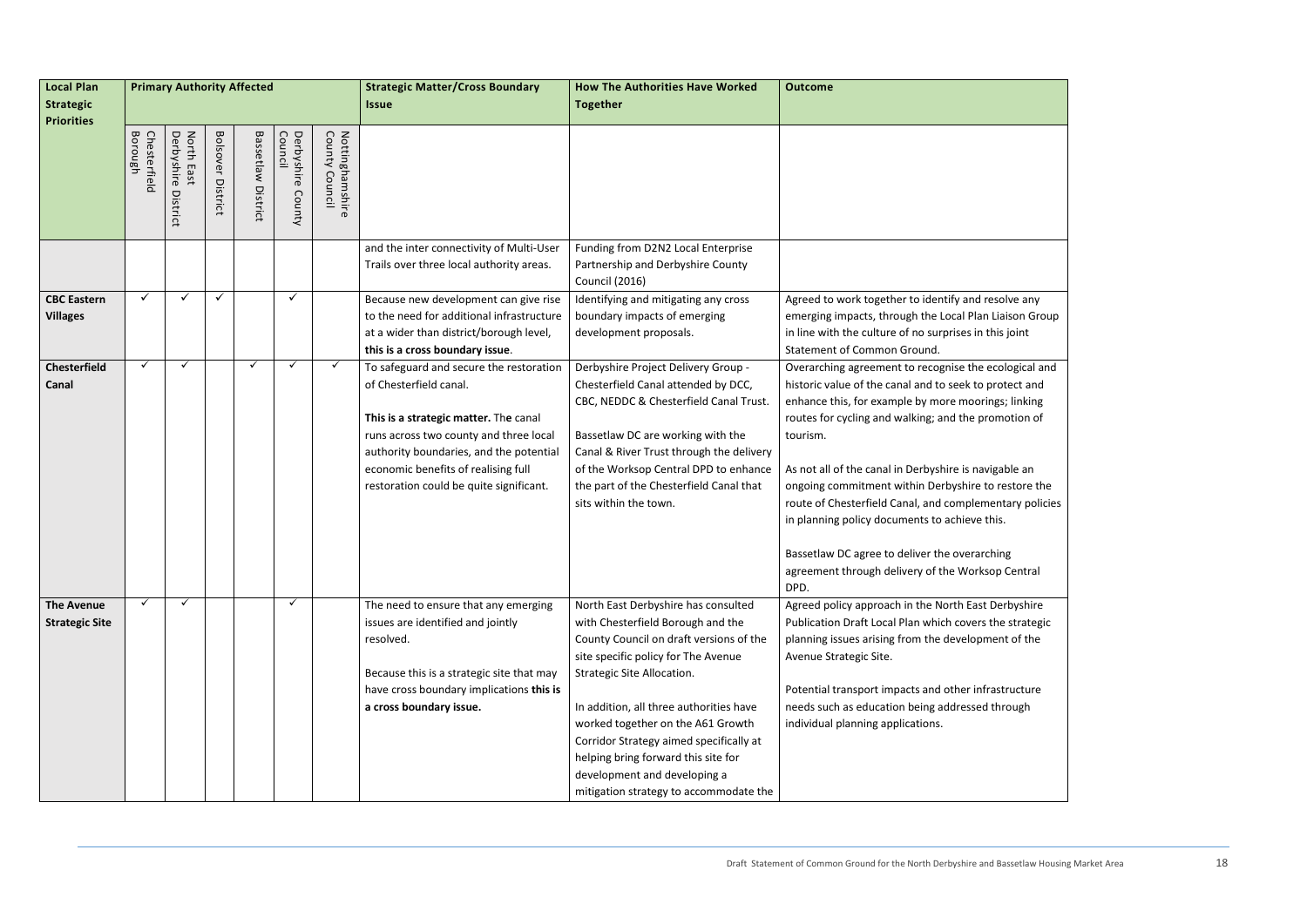| <b>Local Plan</b>                               | <b>Primary Authority Affected</b> |                                      |                          |                    |                                 |                                   | <b>Strategic Matter/Cross Boundary</b>                                                        | <b>How The Authorities Have Worked</b>                                                             | <b>Outcome</b>                                                                                                                                                                                                                                                     |  |
|-------------------------------------------------|-----------------------------------|--------------------------------------|--------------------------|--------------------|---------------------------------|-----------------------------------|-----------------------------------------------------------------------------------------------|----------------------------------------------------------------------------------------------------|--------------------------------------------------------------------------------------------------------------------------------------------------------------------------------------------------------------------------------------------------------------------|--|
| Strategic                                       |                                   |                                      |                          |                    |                                 |                                   | <b>Issue</b>                                                                                  | <b>Together</b>                                                                                    |                                                                                                                                                                                                                                                                    |  |
| <b>Priorities</b>                               |                                   |                                      |                          |                    |                                 |                                   |                                                                                               |                                                                                                    |                                                                                                                                                                                                                                                                    |  |
|                                                 | Borough<br>Chesterfield           | Derbyshire<br>North East<br>District | <b>Bolsover District</b> | Bassetlaw District | Derbyshire<br>Council<br>County | Nottinghamshire<br>County Council |                                                                                               |                                                                                                    |                                                                                                                                                                                                                                                                    |  |
|                                                 |                                   |                                      |                          |                    |                                 |                                   |                                                                                               | demand for travel that this will bring<br>about.                                                   |                                                                                                                                                                                                                                                                    |  |
| <b>Staveley</b>                                 | $\checkmark$                      | ✓                                    | $\checkmark$             |                    |                                 |                                   | Potential capacity issue raised by                                                            | Sharing details of the proposed                                                                    | It is expected that planned growth for the current                                                                                                                                                                                                                 |  |
| <b>Waste Water</b><br><b>Treatment</b><br>Plant |                                   |                                      |                          |                    |                                 |                                   | Yorkshire Water<br>This is a cross boundary issue as this<br>WWTW deals with waste water from | quantum and location of sites in<br>emerging work and discussing the issue<br>with Yorkshire Water | investment period within Asset Management Plan 6<br>(2015-2020) can be accommodated by the existing<br>facilities.<br>Beyond this, based on the expected trajectory for                                                                                            |  |
|                                                 |                                   |                                      |                          |                    |                                 |                                   | different authorities, and could have an<br>impact on two or more areas.                      |                                                                                                    | development being delivered through to 2033 it is<br>expected that planned future improvements to increase<br>the capacity of the existing facilities within Asset<br>Management Plan 7 (2021-2025) and beyond will<br>ensure that sufficient capacity will exist. |  |
| <b>Bolsover</b>                                 | $\checkmark$                      | ✓                                    | $\checkmark$             |                    | $\checkmark$                    |                                   | Impact of development proposals on                                                            | Ongoing consultation with English                                                                  | Ongoing consultation with English Heritage; Historic                                                                                                                                                                                                               |  |
| Castle/                                         |                                   |                                      |                          |                    |                                 |                                   | the setting of Heritage Assets of                                                             | Heritage; Historic England; and                                                                    | England; and neighbouring authorities on Local Plan                                                                                                                                                                                                                |  |
| <b>Hardwick</b>                                 |                                   |                                      |                          |                    |                                 |                                   | national significance.                                                                        | neighbouring authorities on Local Plan                                                             | preparation and specific development proposals.                                                                                                                                                                                                                    |  |
| Hall/ Sutton<br><b>Scarsdale Hall</b>           |                                   |                                      |                          |                    |                                 |                                   | Although these heritage assets have                                                           | preparation and specific development<br>proposals.                                                 |                                                                                                                                                                                                                                                                    |  |
|                                                 |                                   |                                      |                          |                    |                                 |                                   | statutory protection under                                                                    |                                                                                                    |                                                                                                                                                                                                                                                                    |  |
|                                                 |                                   |                                      |                          |                    |                                 |                                   | development control, it is also                                                               |                                                                                                    |                                                                                                                                                                                                                                                                    |  |
|                                                 |                                   |                                      |                          |                    |                                 |                                   | important to protect the settings of                                                          |                                                                                                    |                                                                                                                                                                                                                                                                    |  |
|                                                 |                                   |                                      |                          |                    |                                 |                                   | these iconic buildings.                                                                       |                                                                                                    |                                                                                                                                                                                                                                                                    |  |
|                                                 |                                   |                                      |                          |                    |                                 |                                   | This is a strategic matter.                                                                   |                                                                                                    |                                                                                                                                                                                                                                                                    |  |
| <b>Creswell</b>                                 |                                   |                                      |                          |                    |                                 | ✓                                 | The comprehensive managements of                                                              | As the Proposed World Heritage Site                                                                | Based on this work, an agreed comprehensive policy                                                                                                                                                                                                                 |  |
| <b>Crags</b>                                    |                                   |                                      |                          |                    |                                 |                                   | the Creswell Crags Proposed World                                                             | straddles the Bolsover / Bassetlaw and                                                             | approach in Local Plans has been established, including                                                                                                                                                                                                            |  |
|                                                 |                                   |                                      |                          |                    |                                 |                                   | Heritage Site through plan making.                                                            | Derbyshire / Nottinghamshire District                                                              | recognition of Creswell Crags as a proposed World                                                                                                                                                                                                                  |  |
|                                                 |                                   |                                      |                          |                    |                                 |                                   | This is a strategic matter.                                                                   | and County borders, the authorities                                                                | Heritage Site.                                                                                                                                                                                                                                                     |  |
|                                                 |                                   |                                      |                          |                    |                                 |                                   |                                                                                               | have worked together to ensure a                                                                   |                                                                                                                                                                                                                                                                    |  |
|                                                 |                                   |                                      |                          |                    |                                 |                                   |                                                                                               | comprehensive policy approach is taken                                                             |                                                                                                                                                                                                                                                                    |  |
|                                                 |                                   |                                      |                          |                    |                                 |                                   |                                                                                               | to the site and its setting, both in terms                                                         |                                                                                                                                                                                                                                                                    |  |
|                                                 |                                   |                                      |                          |                    |                                 |                                   |                                                                                               | of built and minerals / waste                                                                      |                                                                                                                                                                                                                                                                    |  |
|                                                 |                                   |                                      |                          |                    |                                 |                                   |                                                                                               | developments. This work has involved                                                               |                                                                                                                                                                                                                                                                    |  |
|                                                 |                                   |                                      |                          |                    |                                 |                                   |                                                                                               | input from Historic England, UNESCO                                                                |                                                                                                                                                                                                                                                                    |  |
|                                                 |                                   |                                      |                          |                    |                                 |                                   |                                                                                               | and the landowner.                                                                                 |                                                                                                                                                                                                                                                                    |  |

| e current        |
|------------------|
| nent Plan 6      |
| ie existing      |
|                  |
| ctory for        |
| 2033 it is       |
| ents to increase |
| in Asset         |
| yond will        |
|                  |
|                  |
| ge; Historic     |
| า Local Plan     |
| oposals.         |
|                  |
|                  |
|                  |
|                  |
|                  |
|                  |
|                  |
| nsive policy     |
| hed, including   |
| ed World         |
|                  |
|                  |
|                  |
|                  |
|                  |
|                  |
|                  |
|                  |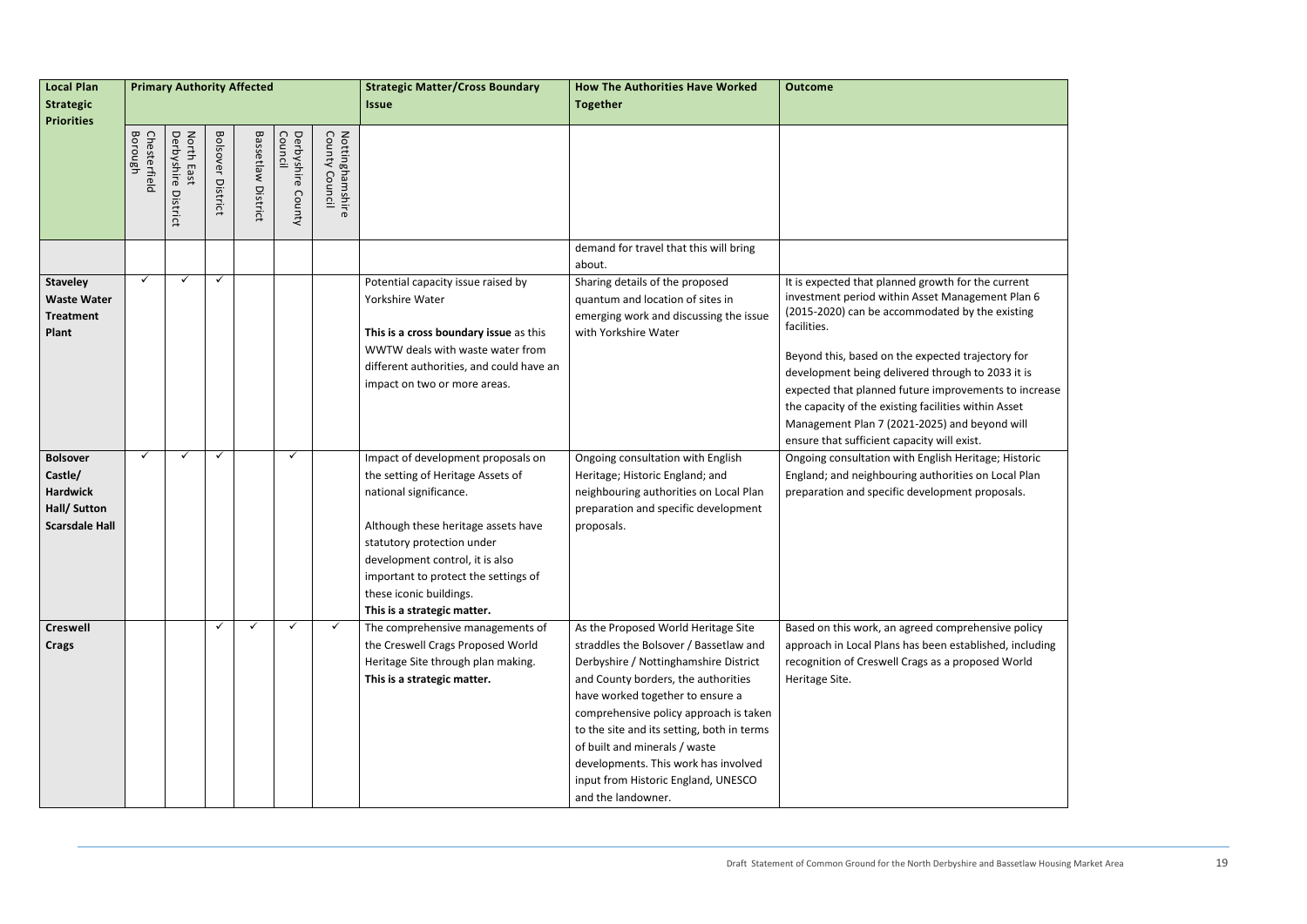| <b>Local Plan</b>                                                                           | <b>Primary Authority Affected</b> |                                      |                             |                    |                                 |                                              | <b>Strategic Matter/Cross Boundary</b>                                                                                                                                                                                                                                                                                                          | <b>How The Authorities Have Worked</b>                                                                                                                                                                                                                                                                                                                                                                                                                                                                                                                                                                                                                            | <b>Outcome</b>                                                                                                                                                                                                                                                                                                                                                                                                                                                                                                                                                                  |  |
|---------------------------------------------------------------------------------------------|-----------------------------------|--------------------------------------|-----------------------------|--------------------|---------------------------------|----------------------------------------------|-------------------------------------------------------------------------------------------------------------------------------------------------------------------------------------------------------------------------------------------------------------------------------------------------------------------------------------------------|-------------------------------------------------------------------------------------------------------------------------------------------------------------------------------------------------------------------------------------------------------------------------------------------------------------------------------------------------------------------------------------------------------------------------------------------------------------------------------------------------------------------------------------------------------------------------------------------------------------------------------------------------------------------|---------------------------------------------------------------------------------------------------------------------------------------------------------------------------------------------------------------------------------------------------------------------------------------------------------------------------------------------------------------------------------------------------------------------------------------------------------------------------------------------------------------------------------------------------------------------------------|--|
| <b>Strategic</b>                                                                            |                                   |                                      |                             |                    |                                 |                                              | <i><b>Issue</b></i>                                                                                                                                                                                                                                                                                                                             | <b>Together</b>                                                                                                                                                                                                                                                                                                                                                                                                                                                                                                                                                                                                                                                   |                                                                                                                                                                                                                                                                                                                                                                                                                                                                                                                                                                                 |  |
| <b>Priorities</b>                                                                           | Borough<br>Chesterfield           | Derbyshire<br>North East<br>District | <b>Bolsover</b><br>District | Bassetlaw District | Derbyshire<br>Council<br>County | Nottingh<br>County<br>Counci<br>Ρñ<br>mshire |                                                                                                                                                                                                                                                                                                                                                 |                                                                                                                                                                                                                                                                                                                                                                                                                                                                                                                                                                                                                                                                   |                                                                                                                                                                                                                                                                                                                                                                                                                                                                                                                                                                                 |  |
| Former<br><b>Steetley</b><br><b>Quarry. Now</b><br><b>Explore</b><br><b>Industrial Park</b> |                                   |                                      | $\checkmark$                | ✓                  | $\checkmark$                    | ✓                                            | Existing cross boundary site with<br>planning permission from both<br>authorities.<br>This is a strategic matter that has been<br>dealt with previously. However, the<br>planning permissions have still to be<br>implemented in full.                                                                                                          | In assessing the impact of the original<br>proposals and continuing consultation<br>on planning applications.                                                                                                                                                                                                                                                                                                                                                                                                                                                                                                                                                     | Ongoing commitment to develop the site through<br>complementary policies in planning policy documents<br>to achieve this.<br>The Bolsover Local lan and the Publication Version of<br>the Bassetlaw Local Plan identify the site for general<br>employment use.                                                                                                                                                                                                                                                                                                                 |  |
| Apleyhead<br><b>Strategic</b><br>Employment<br>site                                         | $\checkmark$                      | ✓                                    | ✓                           | ✓                  | $\checkmark$                    | $\checkmark$                                 | This is a cross boundary issue because<br>it relates to the delivery of a strategic<br>employment site identified for<br>regional/sub regional large scale<br>logistics and its associated<br>infrastructure. The property market<br>area identified by the Bassetlaw A1<br>Corridor Logistics Assessment 2021<br>includes the HMA authorities. | Local Plan Liaison Groups; formal<br>comments made on the Bassetlaw Local<br>Plan; officer conversations.<br>The authorities have had several<br>meetings to discuss the provision of a<br>strategic employment site that leads to<br>the district exceeding the general<br>employment completions trend<br>scenario to accommodate regional<br>logistics need.<br>Bassetlaw has identified specific<br>indicators in the Local Plan to monitor<br>housing/employment land delivery, and<br>the delivery of the strategic<br>employment site against Local Plan<br>targets to ensure potential impacts on<br>the HMA are identified and<br>appropriately managed. | Agreed to work together to identify and resolve any<br>emerging impacts, through the Local Plan Liaison Group<br>in line with the culture of no surprises in this joint<br><b>Statement of Common Ground.</b><br>The authorities will work together to agree a separate<br>Statement of Comon Ground with the other partner<br>authorities in the property market area.<br>Bassetlaw agree to monitor and update the other<br>authorities in relation to the delivery of the strategic<br>employment site to ensure impacts are understood<br>and to inform Local Plan Reviews. |  |
| <b>Bassetlaw</b><br>Garden<br><b>Village</b>                                                |                                   |                                      | ✓                           | $\checkmark$       | $\checkmark$                    | $\checkmark$                                 | Because new development can give rise<br>to the need for additional infrastructure<br>at a wider than district/borough level,<br>this is a cross boundary issue.                                                                                                                                                                                | Local Plan Liaison Groups; formal<br>comments made on the Bassetlaw Local<br>Plan; Identifying and mitigating any<br>cross boundary impacts of emerging<br>development proposals.                                                                                                                                                                                                                                                                                                                                                                                                                                                                                 | Agreed to work together to identify and resolve any<br>emerging impacts, through the Local Plan Liaison Group<br>in line with the culture of no surprises in this joint<br>Statement of Common Ground.                                                                                                                                                                                                                                                                                                                                                                          |  |

| through                        |
|--------------------------------|
| y documents                    |
|                                |
| n Version of                   |
| for general                    |
|                                |
| resolve any                    |
| า Liaison Group                |
| this joint                     |
|                                |
| ee a separate<br>her partner   |
|                                |
|                                |
| e the other<br>f the strategic |
| e understood                   |
|                                |
|                                |
|                                |
|                                |
|                                |
| resolve any                    |
| า Liaison Group                |
| this joint                     |
|                                |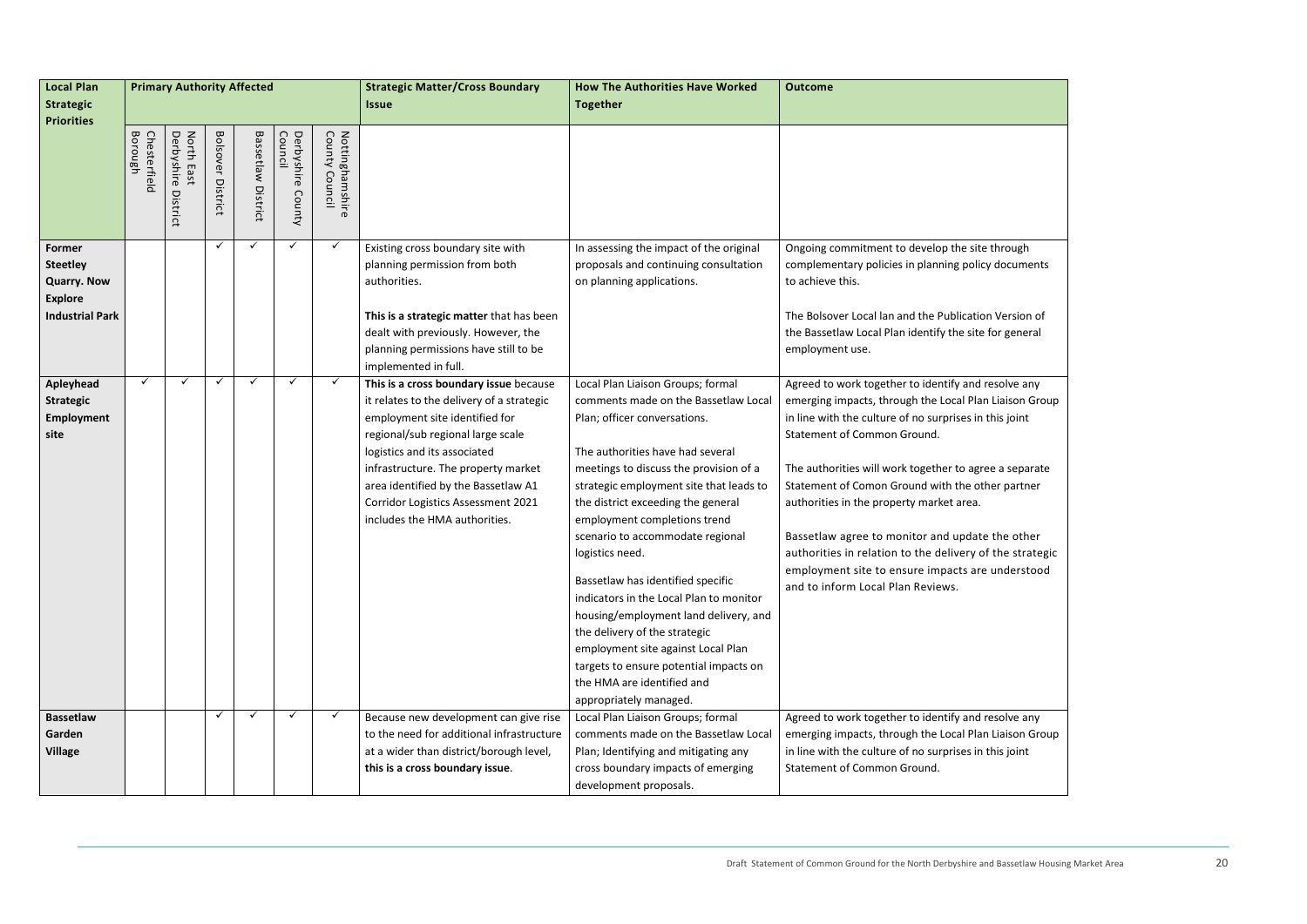| <b>Local Plan</b><br><b>Strategic</b><br><b>Priorities</b> |                         | <b>Primary Authority Affected</b>                        |                                    |                                  |                               |                                   | <b>Strategic Matter/Cross Boundary</b><br><b>Issue</b>                                                                                                                                                                                                                                                                                           | <b>How The Authorities Have Worked</b><br><b>Together</b>             | <b>Outcome</b>                                                                                                   |
|------------------------------------------------------------|-------------------------|----------------------------------------------------------|------------------------------------|----------------------------------|-------------------------------|-----------------------------------|--------------------------------------------------------------------------------------------------------------------------------------------------------------------------------------------------------------------------------------------------------------------------------------------------------------------------------------------------|-----------------------------------------------------------------------|------------------------------------------------------------------------------------------------------------------|
|                                                            | Borough<br>Chesterfield | Derbysl<br>North<br>East<br>$\sigma$<br>므.<br>S<br>trict | <b>Bolsover</b><br><b>District</b> | <b>Bassetlaw</b><br>Dist<br>rict | Derbyshire<br>Counc<br>County | Nottinghamshire<br>County Council |                                                                                                                                                                                                                                                                                                                                                  |                                                                       |                                                                                                                  |
| <b>Footpaths and</b><br>Green<br>Infrastructure            | ✓                       |                                                          | ✓                                  |                                  |                               | ✓                                 | Need to ensure that footpaths, Multi<br>User Trails and green infrastructure<br>links seamlessly across county<br>boundaries.<br>The designation of new footpaths is a<br><b>County Council responsibility</b><br>This is a cross boundary issue, as the<br>routes cross district/county boundaries,<br>but would not have a significant impact. | Through the two county councils, and<br>infrastructure planning work. | Ongoing commitment to link these where<br>and to have complementary policies in pl<br>documents to achieve this. |